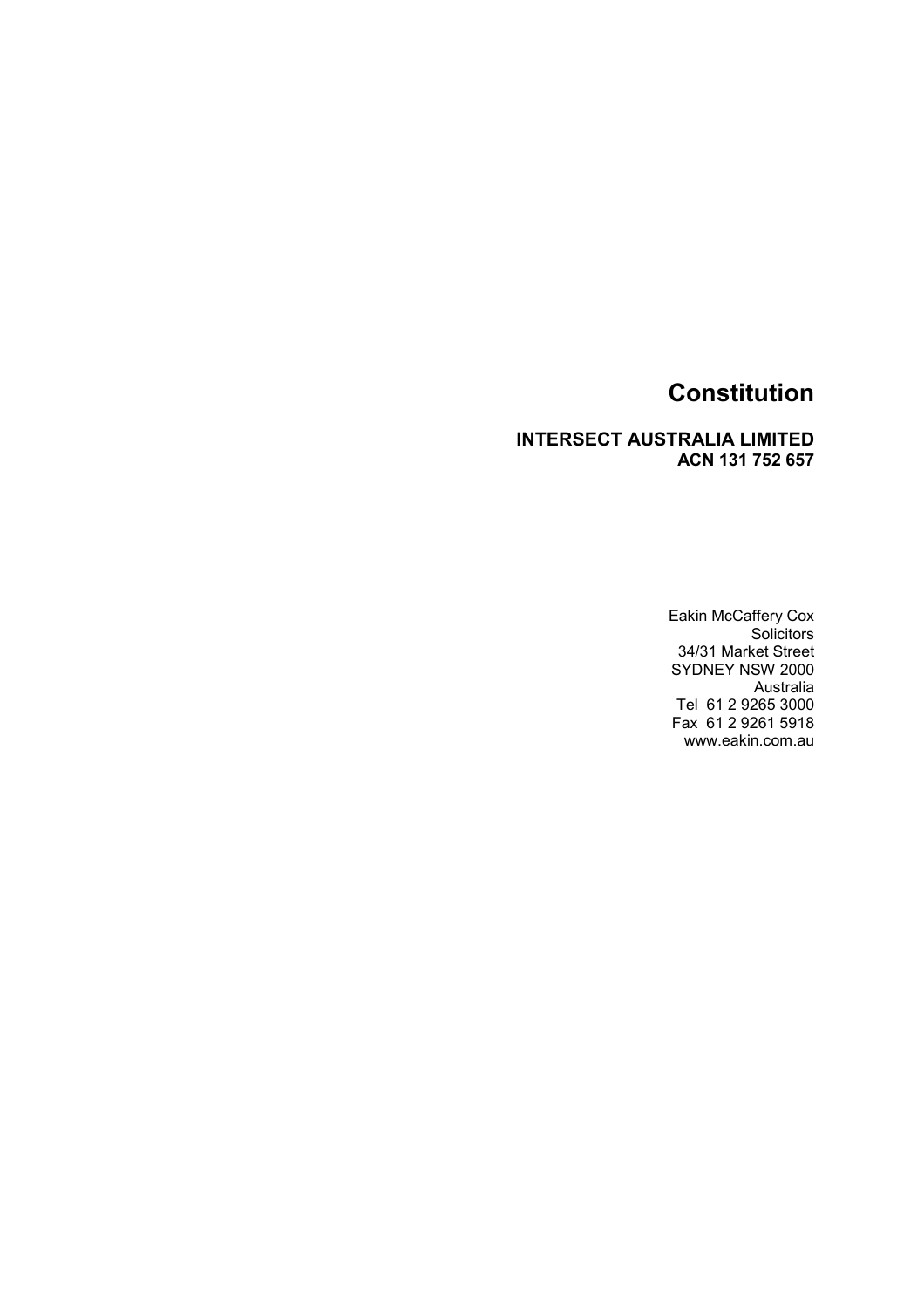### Table of Contents

| 1.             | Interpretation                                        | 3              |
|----------------|-------------------------------------------------------|----------------|
| $\mathbf 2$    | <b>Purposes</b>                                       | 5              |
| 3.             | Application of income and property to purposes        | $\overline{7}$ |
| 4              | <b>Membership of the Company</b>                      | $\overline{7}$ |
| 5.             | <b>Fees and Services</b>                              | 12             |
| 5              | <b>Cessation Of Membership</b>                        | 13             |
| $\overline{7}$ | <b>Register of Members</b>                            | 14             |
| 8              | <b>Address of Members</b>                             | 14             |
| 9              | <b>General meetings</b>                               | 15             |
| 10             | Notice of general meeting                             | 16             |
| 11             | Quorum                                                | 16             |
| 12             | Adjournment in absence of quorum                      | 16             |
| 13             | <b>Chairman</b>                                       | 17             |
| 14             | <b>General conduct of meeting</b>                     | 17             |
| 15             | <b>Adjournment</b>                                    | 19             |
| 16             | Voting                                                | 20             |
| 17             | When a poll may be demanded                           | 20             |
| 18             | Taking a poll                                         | 20             |
| 19             | <b>Voting rights</b>                                  | 21             |
| 20             | <b>Proxies</b>                                        | 21             |
| 21             | <b>Validity of vote</b>                               | 23             |
| 22             | <b>Number and qualifications of Directors</b>         | 23             |
| 23             | <b>Appointment of Directors</b>                       | 24             |
| 24             | <b>Term of appointment</b>                            | 24             |
| 25             | <b>Remuneration of Directors</b>                      | 25             |
| 26             | <b>Alternate Directors</b>                            | 25             |
| 27             | <b>Termination of office</b>                          | 26             |
| 28             | <b>Appointment of a Chief Executive Officer</b>       | 27             |
| 29             | <b>Procedures relating to Directors' meetings</b>     | 28             |
| 30             | <b>Quorum of meetings</b>                             | 28             |
| 31             | Meetings by telephone or other means of communication | 28             |
|                |                                                       |                |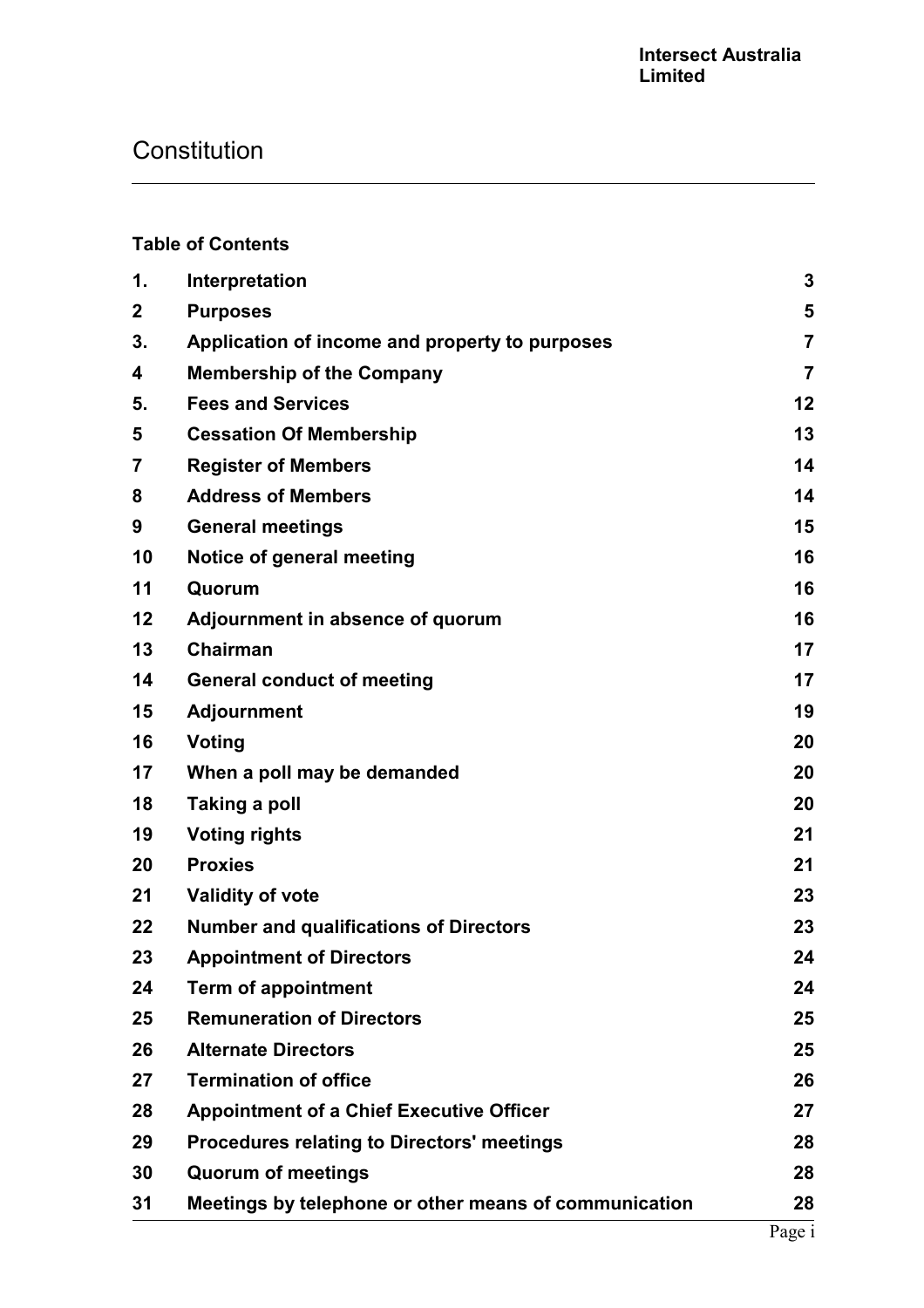| 32 | <b>Votes at meetings</b>                         | 29 |
|----|--------------------------------------------------|----|
| 33 | <b>Chairman</b>                                  | 29 |
| 34 | <b>Powers of meetings</b>                        | 30 |
| 35 | <b>Committees</b>                                | 30 |
| 36 | <b>Validity of acts</b>                          | 30 |
| 37 | <b>Material personal interests</b>               | 31 |
| 38 | <b>Resolution in writing</b>                     | 33 |
| 39 | <b>General powers of the Board</b>               | 33 |
| 40 | Power to borrow, guarantee and give security     | 34 |
| 41 | Power to appoint patrons, friends and supporters | 34 |
| 42 | <b>Seal</b>                                      | 34 |
| 43 | <b>Service of notices</b>                        | 34 |
| 44 | When notice taken to be served                   | 35 |
| 45 | Member not known at registered address           | 35 |
| 46 | <b>Calculation of period of notice</b>           | 35 |
| 47 | <b>Limited Liability</b>                         | 35 |
| 48 | Members' liability on winding up                 | 36 |
| 49 | <b>Winding Up</b>                                | 36 |
| 50 | Amalgamation                                     | 36 |
| 51 | Indemnity of officers, insurance and access      | 37 |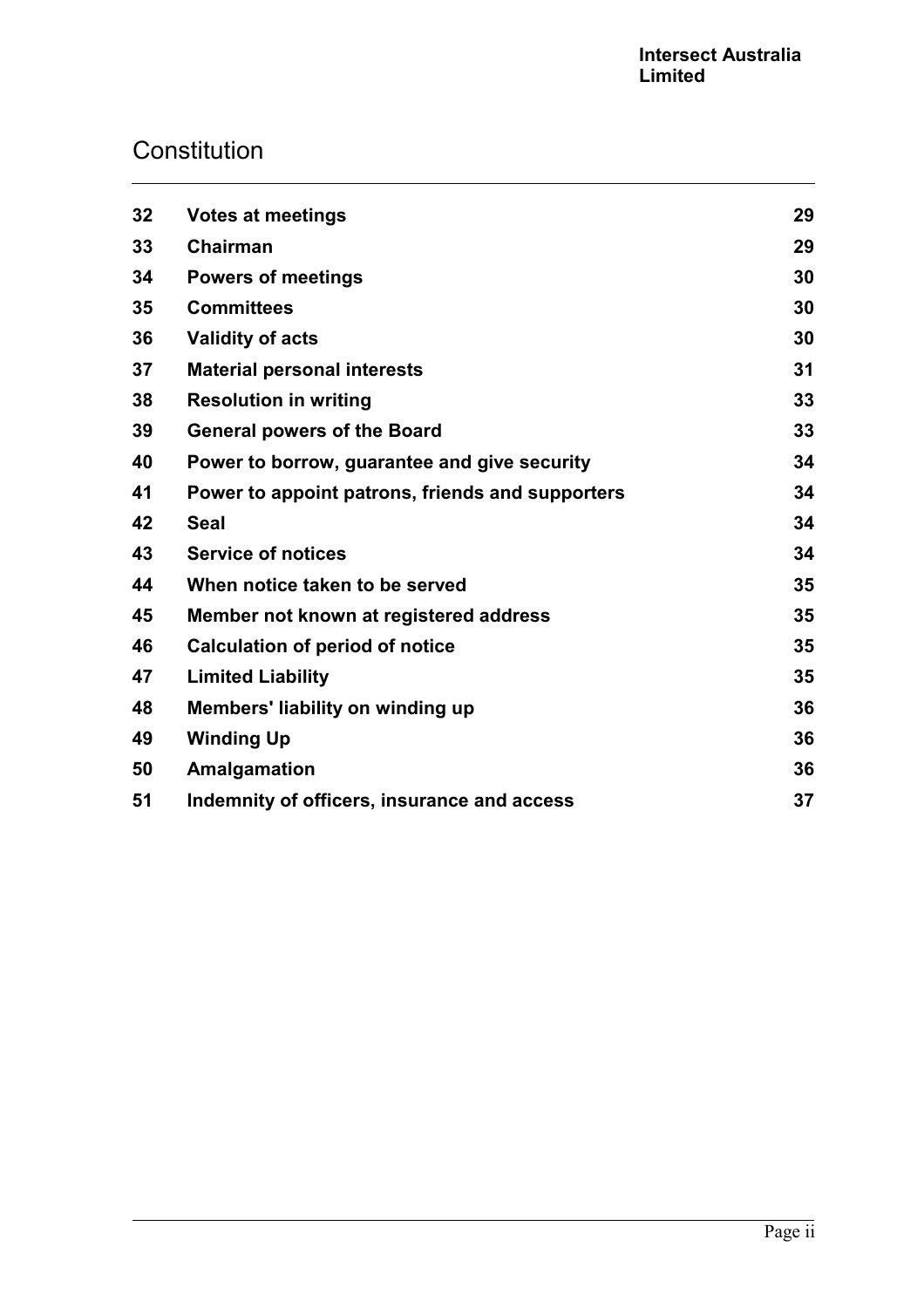# Constitution of Intersect Australia Limited

### **Preliminary**

The name of the Company is Intersect Australia Limited.

The Company is a public company limited by guarantee.

The replaceable rules in the Corporations Act 2001 (Cwlth) do not apply to the Company.

## Interpretation

### 1. Interpretation

#### **Definitions**

In this Constitution unless the context requires otherwise:

Act means the Corporations Act 2001 (Cwlth).

**Affiliate Members** means members who have paid the membership fee to be appointed as affiliate members pursuant to Rule 4.7 of this Constitution.

**Board** means the Directors for the time being of the Company or those of them who are present at a meeting at which there is a quorum.

**Chairman** means, for the purposes of general meetings, the person determined or appointed in accordance with Rule 14 and, for all other purposes, the person appointed in accordance with Rule 33.

Chief Executive Officer means the person appointed by the Board under Rule 28.

**Committee** means a Committee to which the Board has delegated powers under Rule 35.

**Company** means Intersect Australia Limited.

Constitution means this Constitution as amended.

**Director** means a person appointed to the office of Director of the Company in accordance with this Constitution and where appropriate includes an alternate **Director**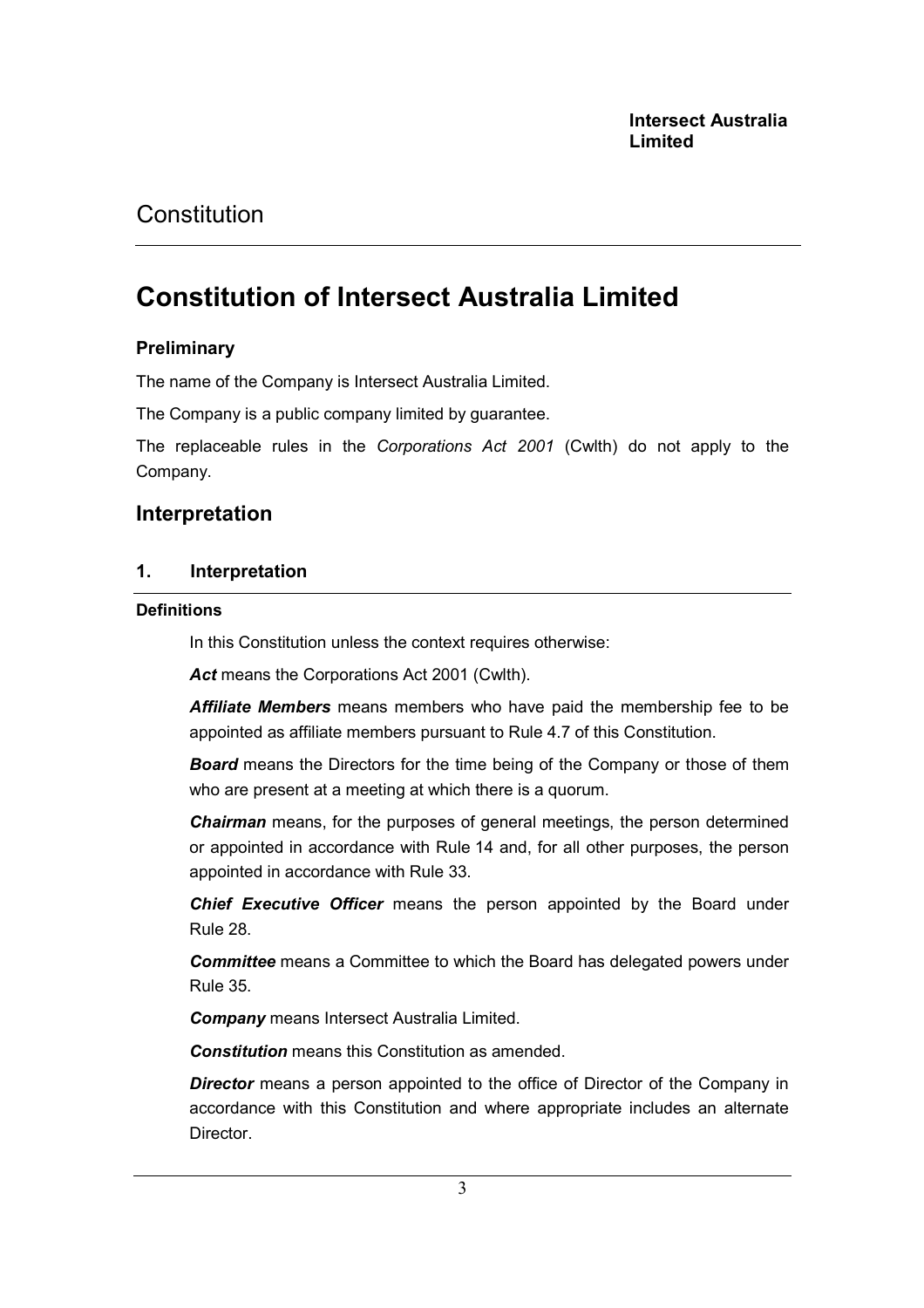eStrategy and Services Committee means the committee established by the Board pursuant to Rule 4.28.

Initial Founding Members The University of Sydney. The University of New South Wales, , Macquarie University Southern Cross University and Securities Industry Research Centre of Asia-Pacific (SIRCA) Limited.

Initial Period End Date means a date 4 years from the date of execution of this document.

**Innovation Committee** means the committee established by the Board pursuant to Rule 4.31.

Law means the Corporations Act 2001 (Cwlth).

**Member** means a member of the Company in accordance with the Law.

**Members present** means Members present at a general meeting of the Company in person or by duly appointed representative, proxy or attorney.

Nominations Committee means the committee established by the Board pursuant to Rule 4.29.

**Office** means the registered office of the Company.

person and words importing persons include partnerships, associations and corporations, unincorporated and incorporated by Ordinance, Act of Parliament or registration as well as individuals.

Register means the register of Members of the Company.

registered address means the address of which the Member notifies the Company as a place at which the Member is willing to accept service of notices.

Rules means these Rules, as amended.

Secretary means a person appointed as, or to perform the duties of, a Secretary of the Company.

Special Resolution has the same meaning as that term has in the Corporations Act, 2001.

Subscribing Members means members of the Company, not being Founding Members or Affiliate Members, who pay subscribing membership fees and an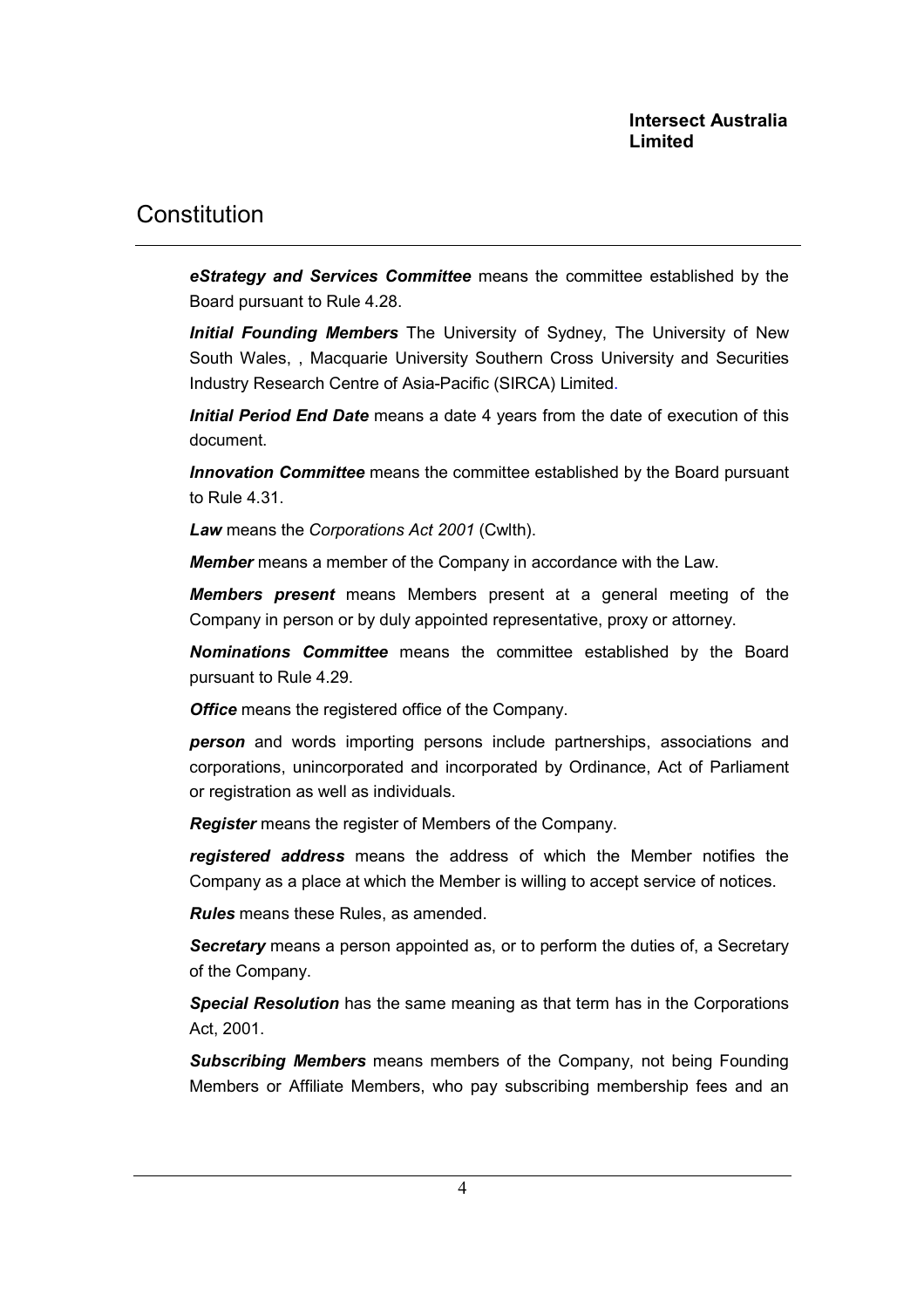annual fee subscription fee to be members of the Company and are therefore entitled to receive specified services from the Company;

Tax Act means the Income Tax Assessment Act 1997 (Cwlth).

writing and written includes printing, typing, lithography, facsimile, email and other modes of reproducing words in a visible form.

#### Interpretation

Headings are for convenience only and do not affect interpretation. The following rules apply unless the context requires otherwise.

- (a) The singular includes the plural and conversely.
- (b) If a word or phrase is defined, its other grammatical forms have a corresponding meaning.
- (c) A gender includes all genders.
- (d) A reference to a person, corporation, trust, partnership, unincorporated body or other entity includes any of them.
- (e) A reference to legislation or to a provision of legislation includes a modification or re-enactment of it, a legislative provision substituted for it and a regulation or statutory instrument issued under it.
- (f) A reference to **dollars** and  $\hat{\boldsymbol{\mathsf{s}}}$  is to Australian currency.

## Purposes

### 2. Purposes

The purposes for which the company is incorporated are:

- (a) To assist Universities and research bodies in relation to the application of advanced information and communications technology to the practice of research (eResearch) and to promote collaboration for the practice of research, across all disciplines of study, and to assist in the development of new tools, techniques and technologies to assist the practice of research, and in particular to:
- (b) Share teaching and research resources, and develop research collaborations between them;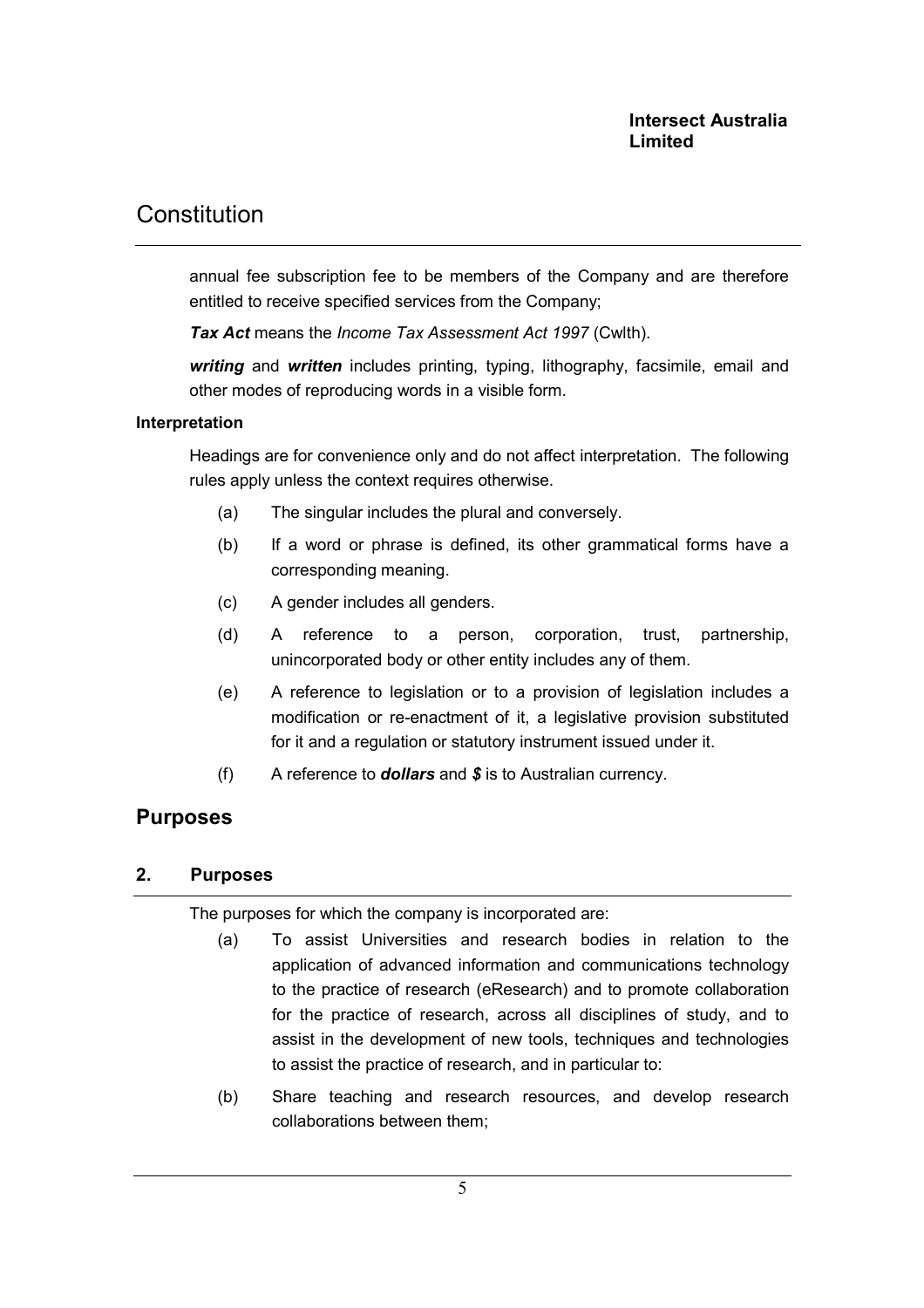- (c) Collaborate with existing state, national and international centres of research and research services provision
- (d) Establish links with other universities and research bodies throughout the world
- (e) Establish links with appropriate business, professional and government organisations in Australia and elsewhere
- (f) Identify and facilitate opportunities for government, industry and the community to use the products of research developed through eResearch
- (g) Encourage and develop opportunities for visiting academics and other persons of outstanding achievement in order that they may visit Australia and provide advice in relation to the application of advanced information and communications technology to research
- (h) Provide scholarships where appropriate to assist candidates enrolled in a degree related to the application of advanced information and communication technologies in any discipline
- (i) Share research infrastructure equitably amongst University and Agency members
- (j) Independently analyse issues and products accepted or proposed for introduction into the Australian research information and communications technology infrastructure by continually reviewing international best practice
- (k) Otherwise cooperate as agreed between the members from time to time; and
- (l) To do all such acts, matters and things whether in Australia or elsewhere and to enter into and make such agreements as are incidental or conducive to the attainment of any purposes of the Company whether as agent or otherwise.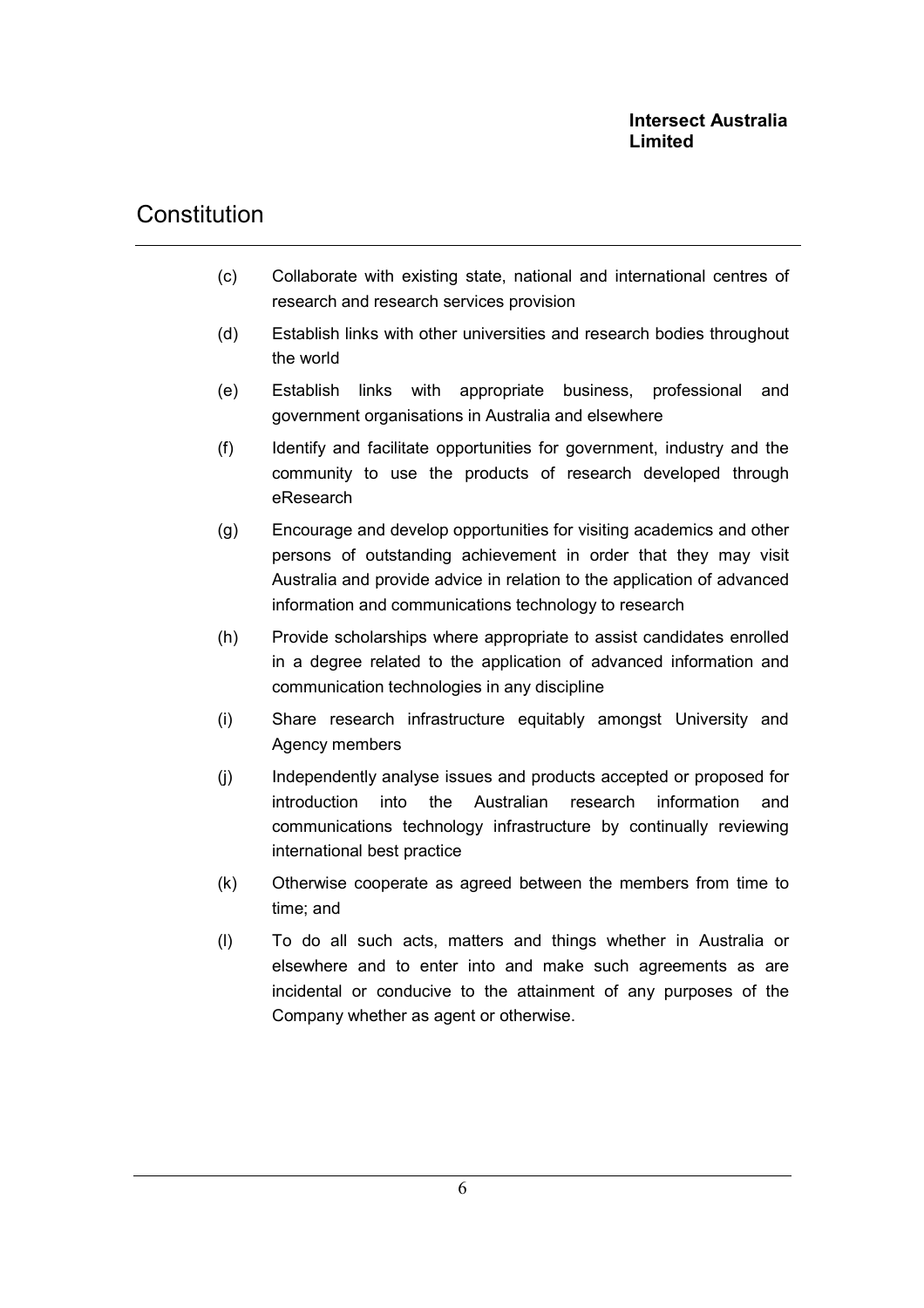### 3. Application of income and property to purposes

3.1 The income and property of the Company must be applied solely towards the promotion of the purposes of the Company set out in Rule 2 and no part of it is to be paid or transferred directly or indirectly by way of dividend, bonus or otherwise by way of distribution of profit to any Member except as bona fide compensation for services rendered to, or expenses incurred on behalf of, the Company.

## Membership

## 4 Membership of the Company

- 4.1 There shall be three (3) categories of membership of the Company:-
	- (a) Founding Members;
	- (b) Subscribing Members; and
	- (c) Affiliate Members.
- 4.2 The Initial Founding Members of the Company are:
	- 4.2.1 The University of Sydney
	- 4.2.2 The University of New South Wales;
	- 4.2.3 Macquarie University;
	- 4.2. Southern Cross University;
	- 4.2.5 Securities Industry Research Centre of Asia-Pacific (SIRCA) Limited
- 4.3 Founding Members are entitled to receive services from the Company in such manner as may be determined by the Board from time to time having regard to the advice of the eStrategy and Services Committee.
- 4.4 Applications for membership as Founding Members will close after the expiry of twelve (12) months from the date of incorporation of the Company and no further Founding Members will be admitted to membership of the Company. No further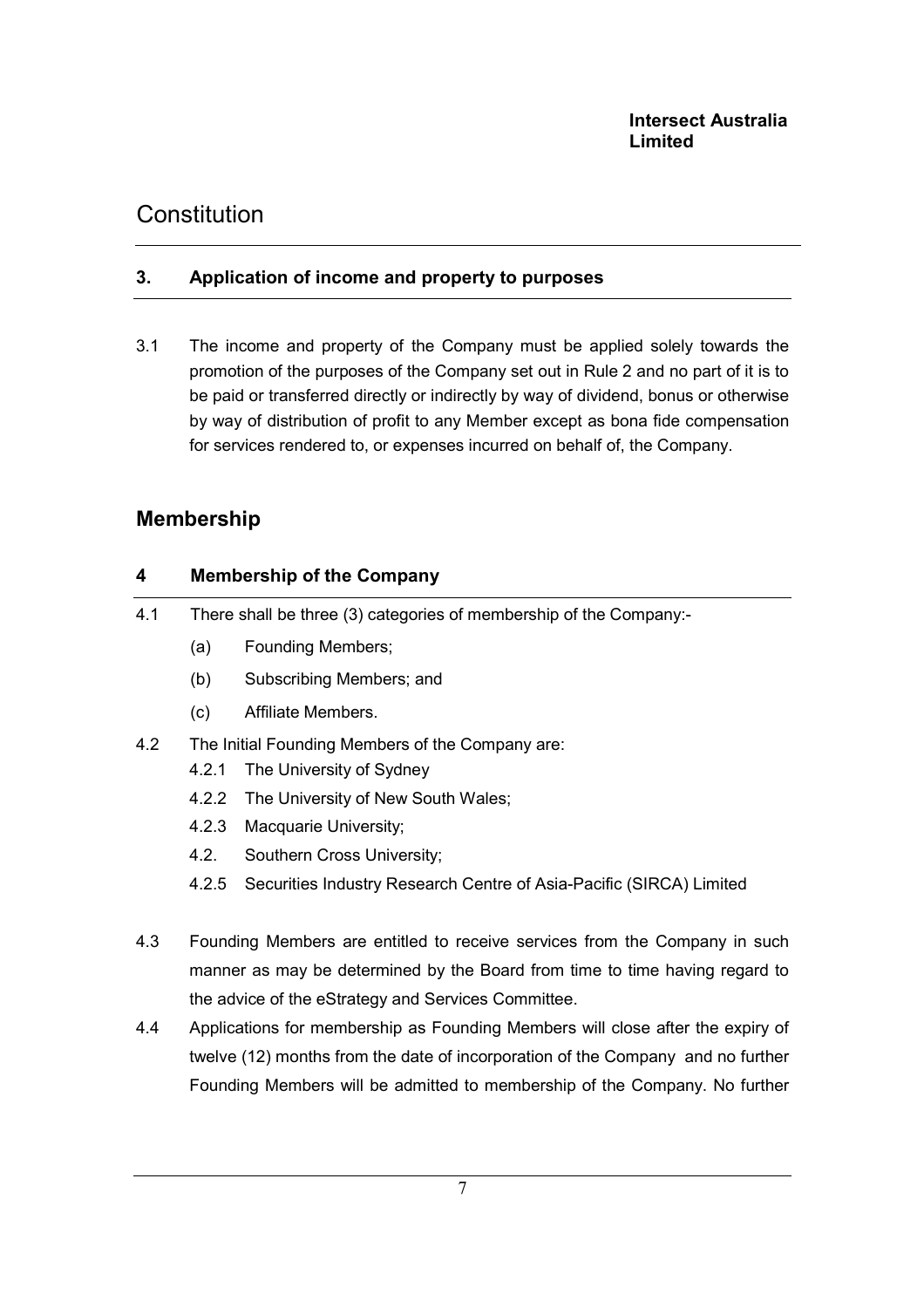## **Constitution**

fees will be required to be paid by Founding Members after the Initial Period End Date.

- 4.5 A Founding Member which is accepted to membership during the twelve (12) month period referred to in Rule 4.4, must pay the same level of Contribution (being in cash and kind as agreed with the Board) as an Initial Founding Member.
- 4.5 Founding Members are entitled to one vote each at general meetings of the Company.
- 4.6 Subject to rule 4.3, Founding Members will be entitled to receive the same services as Subscribing Members until the Founding Member's Initial Period End Date .
- 4.7 Founding Members who after the Initial Period End Date pay fees equal to the fee set for Subscribing members as determined by the Board from time to time shall be entitled to receive the same services to which Subscribing members are entitled under this Constitution.
- 4.8 Founding Members who after the Initial Period End Date elect not to pay fees equal to the fee set for Subscribing Members shall be entitled to receive the services to which Affiliate members are entitled as provided in this Constitution.
- 4.9 Subscribing Members are members who have been admitted to membership by the Board of the Company and who have paid their membership fees to the Company. A Subscribing Member who ceases to pay its annual subscription fee shall cease to be entitled to the benefits of a Subscribing Member and shall thereafter be only entitled to receive the benefits of an Affiliate Member. The Company Secretary shall be advised accordingly and the membership status of the Subscribing Member shall be changed to that of Affiliate Member.
- 4.10 The Subscribing Member membership fee and the annual subscription fee shall be determined by the Board from time to time.
- 4.11 Subscribing Members are entitled to receive services from the Company in such manner as may be determined by the Board from time to time having regard to the advice of the eStrategy and Services Committee.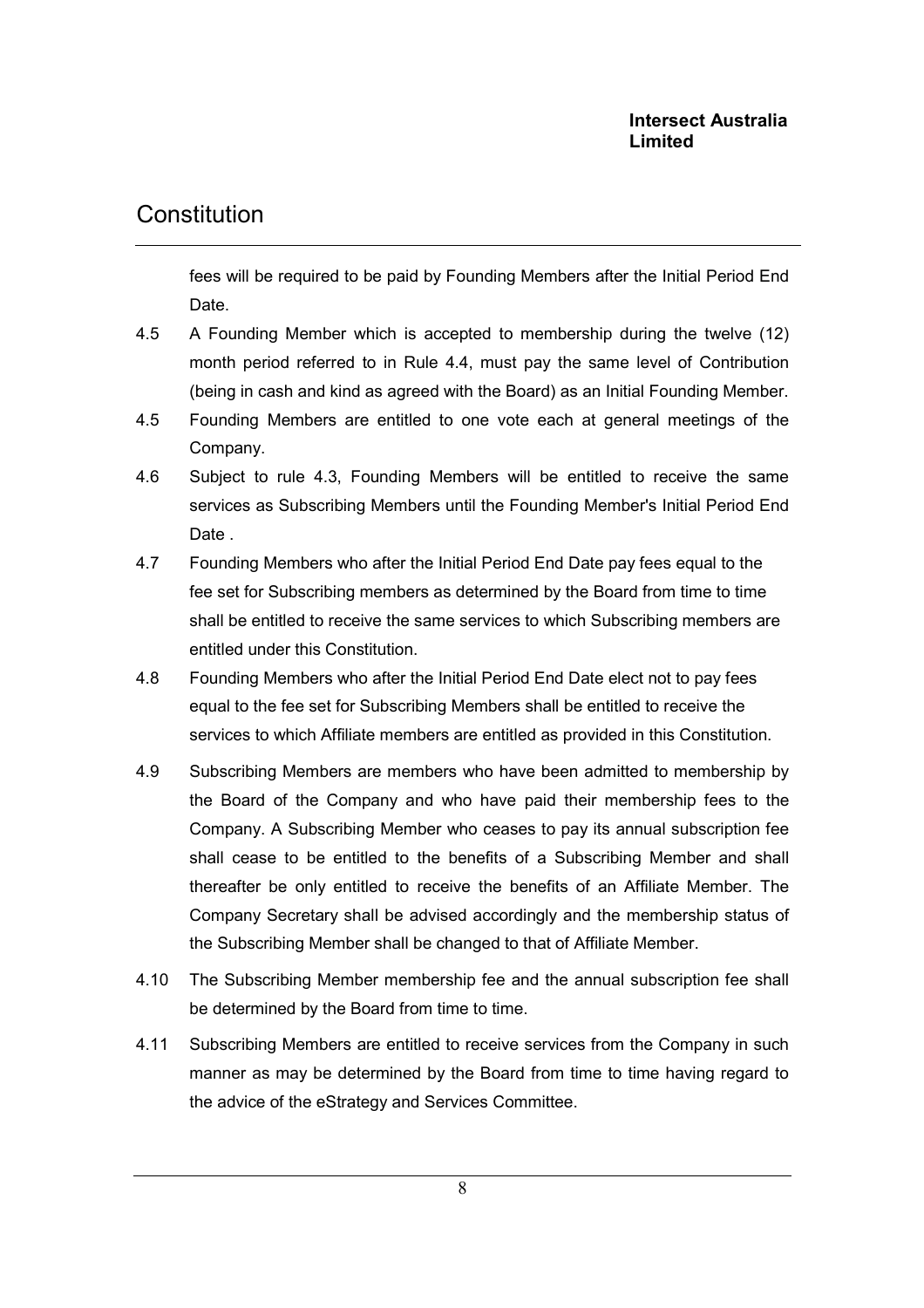- 4.12 The current Subscribing Members of the Company are: 4.12.1 There are no initial Subscribing Members.
- 4.13 Subscribing Members shall be entitled to a vote at general meetings of the Company.
- 4.14 Affiliate Members are members who have been admitted to membership by the Board of the Company and who have paid their affiliate membership fees to the Company.
- 4.15 The Affiliate membership fee shall be determined by the Board from time to time.
- 4.16 Affiliate Members are entitled to receive services from the Company in such manner as may be determined by the Board from time to time having regard to the advice of the eStrategy and Services Committee.
- 4.17 The current Affiliate Members of the Company are:

4.17.1 There are no initial Affiliate Members.

- 4.18 Affiliate Members shall not be entitled to vote at general meetings of the Company.
- 4.19 The Board may consider any corporation or professional, academic, industrial, commercial, trade union, statutory, or governmental organisation whether incorporated or not for admission as an Affiliate Member or a Subscribing Member of the Company provided that the Board shall be satisfied that the applicant for membership has substantial and bona fide involvement, interest and experience in the objects of the Company and will be able to assist in the attainment of the objects and provided further that no membership shall be offered without the prior approval of not less than seventy five per centum of the Board of Directors being first had and obtained.
- 4.20 An application for membership shall be made in writing and signed for and on behalf of the applicant. The application for membership shall be forwarded to the Company Secretary.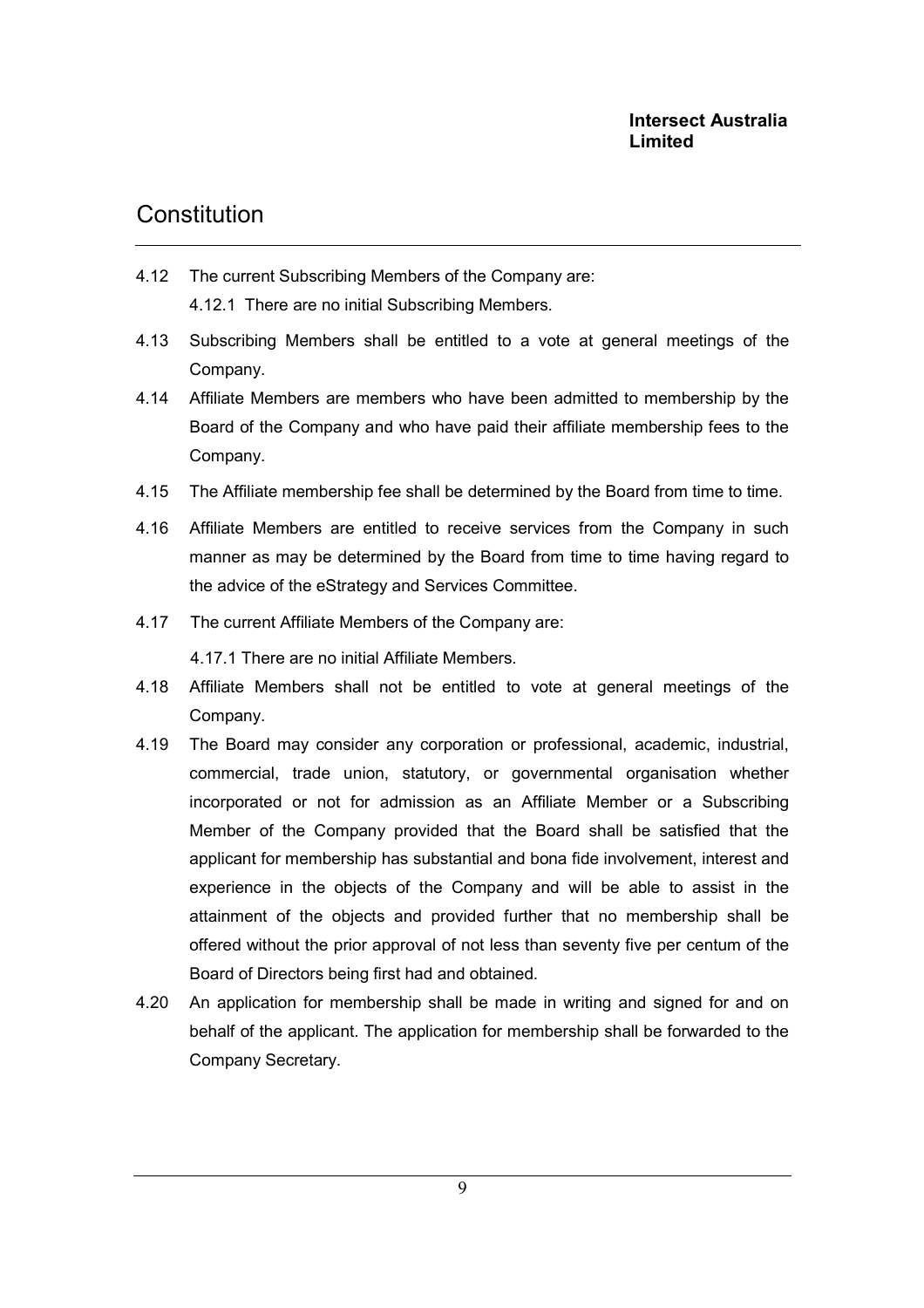- 4.21 The Company Secretary shall, prior to the next meeting of the Board after receipt of the application for membership, forward to each Director of the Company a copy of the application for membership.
- 4.22 At the meeting of the Board the application shall be considered by the Board. The Board at that meeting shall consider the admission or rejection of the applicant or decide to call upon the applicant to supply such evidence of eligibility as it considers reasonably necessary and in such event the determination of the application shall be deferred until such evidence has been supplied. If the Board is of the opinion that the applicant is suitable for admission it shall forthwith resolve by Special Resolution to approve entry of the applicant to membership.
- 4.23 If an application for membership is rejected the Board shall not be required to give reasons for such rejection.
- 4.24 Upon the resolution of the Board accepting the applicant for membership the Secretary of the Company shall forthwith send to the applicant written notice of acceptance.
- 4.25 The Board shall cause to be established an eStrategy and Services Committee comprising of two (2) directors appointed by the Board from amongst the members of the Board and one representative from each of the Founding and Subscribing Members. Of the two directors appointed one shall be appointed by the Board as chairman of the eStrategy and Services Committee.
- 4.26 The eStrategy and Services Committee shall:
	- 4.26.1 recommend to the Board the membership criteria applicable for membership as an Affiliate Member or a Subscribing Member;
	- 4.26.2 recommend to the Board the level and type of services to be provided by the Company to each category of membership; and
	- 4.26.3 provide the Board with information as to the effectiveness and efficiency of the manner in which the Company provides services to members and to recommend improvements in the manner in which the Company provides such services to members; and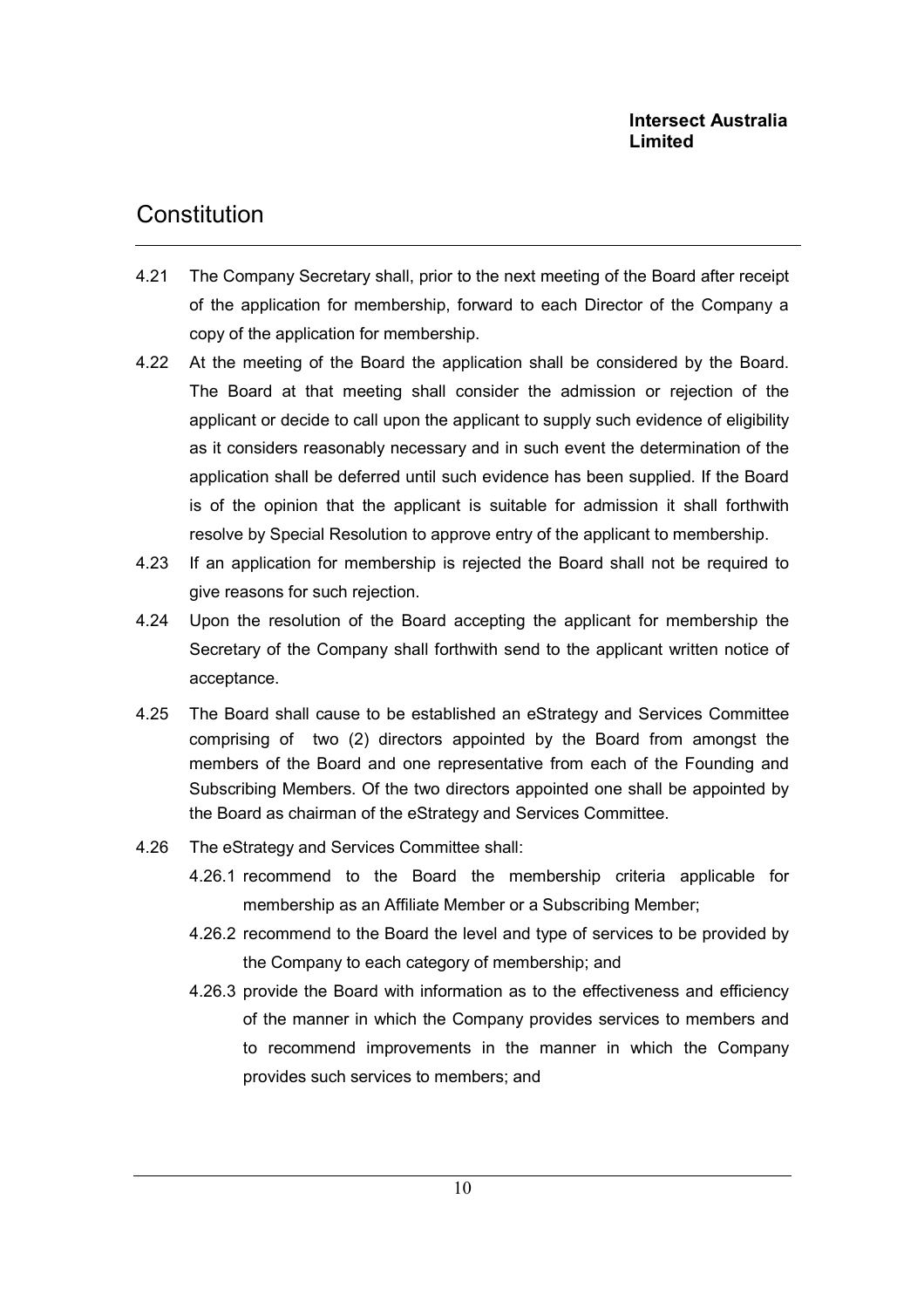## Constitution

- 4.26.4 consider and advise the Board on such other matters as the Board may refer to the eStrategy and Services Committee for consideration from time to time.
- 4.27 The Board shall cause to be established a Nominations Committee comprising of the Chairman of the Board and at least two directors appointed by the Board from amongst the members of the Board. Of the directors appointed one shall be appointed by the Board as chairman of the Nominations Committee.
- 4.28 The Nominations Committee shall:
	- 4.28.1 recommend to the Board the appropriate qualifications for appointment of Directors of the Company and appointment as a member of the Innovation Committee;
	- 4.28.2 receive nominations from Members for the position of Directors of the Company pursuant to Rule 23.1.1.
	- 4.28.3 review nominations received pursuant to Rule 4.28.2 and reject or accept any or all nominations. The Committee shall have the right to reject nominations for candidates that it considers do not adequately meet the criteria for appointment approved pursuant to Rule 4.28.1;
	- 4.28.4 submit the names of recommended candidates to the Chairman for the purposes of the conduct of an election pursuant to Rule 23.3;
	- 4.28.5 submit the names of recommended candidates as Independent directors to the Board for consideration by the Board pursuant to Rule 23.1.2; and
	- 4.28.6 submit the names of recommended candidates for membership of the Innovation Committee to the Board for consideration by the Board pursuant to Rule 4.29.
- 4.29 The Board shall cause to be established an Innovation Committee comprising of two (2) directors appointed by the Board from amongst the members of the Board. One of the directors shall be appointed by the Board as the chairman of the Innovation Committee. In addition to the two (2) Directors appointed by the Board the members of the committee shall comprise of such other persons appointed by the Board pursuant to Rule 4.28.5.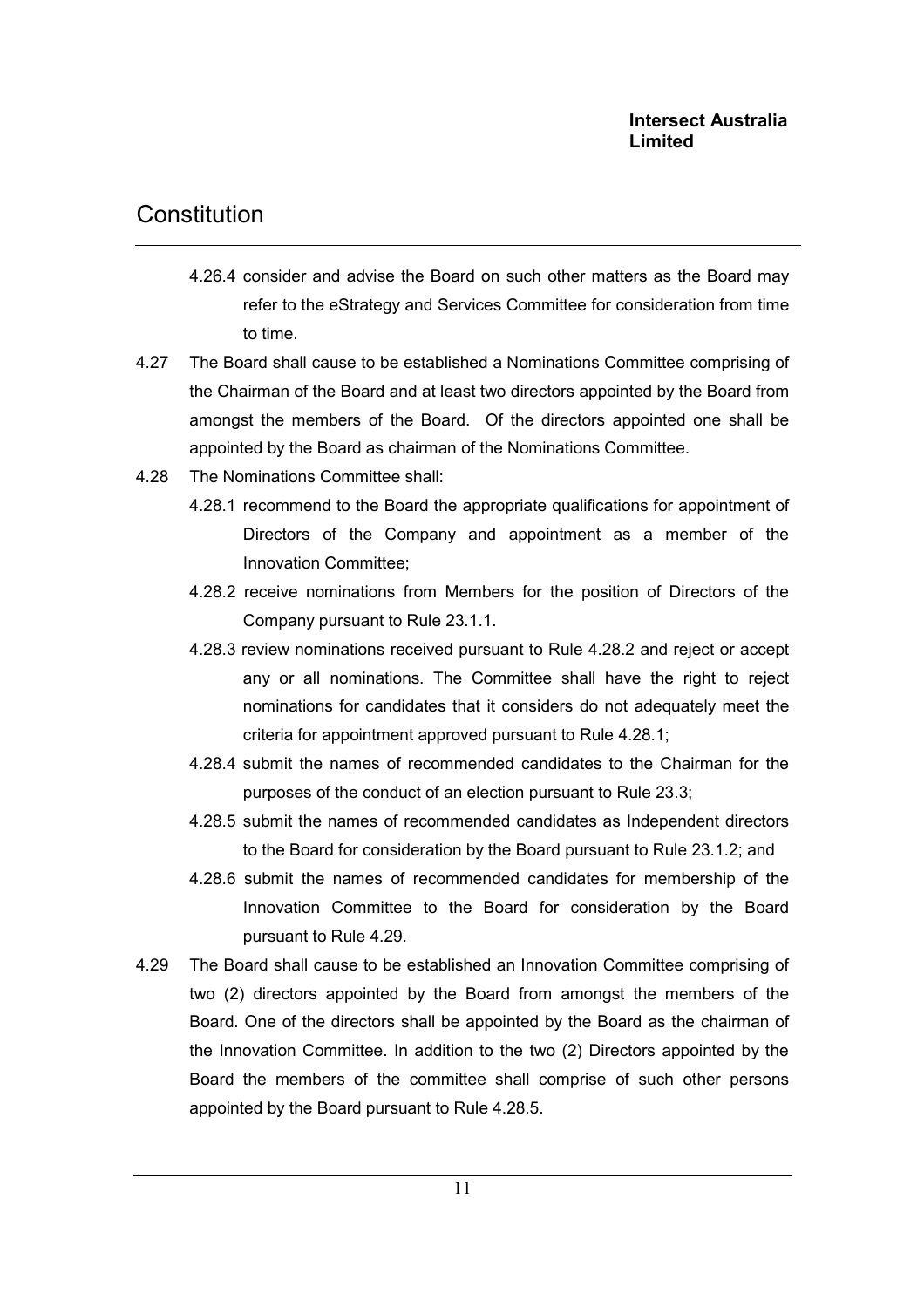## **Constitution**

- 4.30 The Innovation Committee shall:
	- 4.30.1 develop and recommend to the Board an eResearch Infrastructure plan which shall include, amongst other things, a general timetable for research projects, a plan for the identification of research projects to be supported, monitor approved projects against plan and recommend variations to or the termination of supported projects;
		- 4.30.2 recommend to the Board the prioritisation of infrastructure projects; and
		- 4.30.3 consider and advise the Board on such other matters as the Board may refer to the Innovation Committee for consideration from time to time.
- 4.31. There shall be a Members Charter setting out the rights and responsibilities of Members, the terms and conditions of which shall be legally binding on each and every member, regardless of their class of membership.
- 4.32. The members may, by Special Resolution amend or vary the terms and conditions of the Members Charter.

### 5. Fees and Services

- 5.1 Each Foundation member shall pay the fees (whether cash or in kind) specified in the Members Charter up until the Initial Period End Date. No other fees will be payable during the period up to the Initial Period End Date by the Founding members.
- 5.2 Other than those fees set out in Rule 5.1, Membership Fees for all categories of membership shall be set by the Board from time to time. The Board shall not alter the fees payable by Founding Members under Rule 5.1 prior to the Initial Period End Date.
- 5.3 Annual Subscription Fees for each Subscribing Member shall be set by the Board from time to time.
- 5.4 The level and type of service to be provided to each category of member shall be as determined by the Board from time to time having regard to the advice of the eStrategy and Services Committee.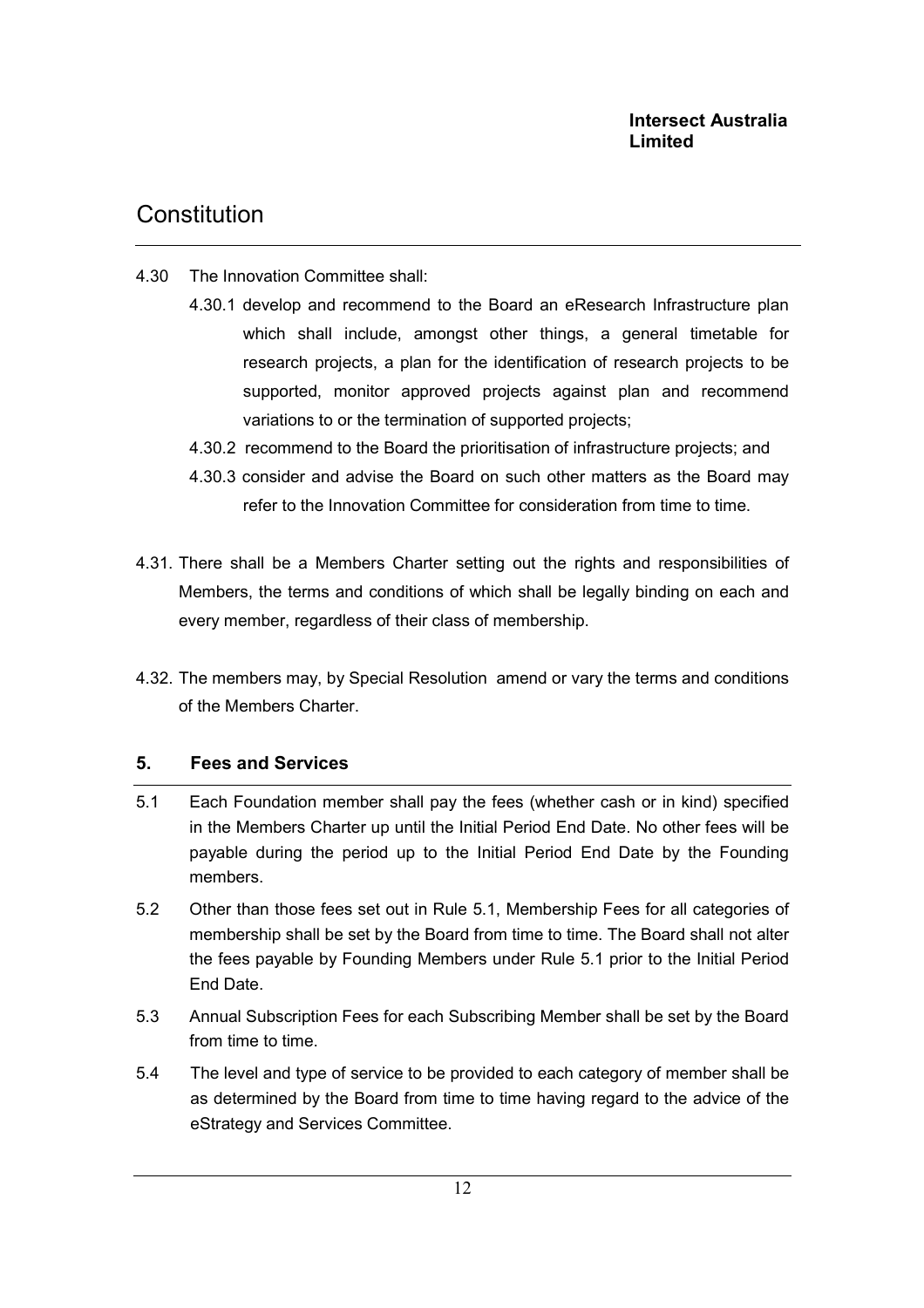## 5 Cessation Of Membership

- 6.1 A Founding Member (including an Initial Founding Member) wishing to cease to be a member shall be required to pay the total amount of all fees payable by it as set out in Rule 5.1 and the Members Charter less any amounts already paid before any notice under Rule 6.2 is given.
- 6.2 Subject to Rule 6.1, a member may at any time, by giving notice in writing to the secretary, resign as a member of the company. The resignation shall be effective from the date of receipt of the notice by the secretary. That member's name shall be removed from the register of members.
- 6.3 If any member:
	- 6.3.1 is in breach of the provisions of this Constitution;
	- 6.3.2 is in breach of a provision of the Members Charter; or
	- 6.3.3 is guilty of any act or omission which, in the opinion of the Board, is unbecoming of a member or prejudicial to the interests of the Company,

the Board may expel the member from the Company and remove the member's name from the register of members. In the case of a Founding Member the provisions of Rule 6.1 will also apply.

- 6.4 The directors must not expel a member under Rule 6.3 unless at least 7 days' notice has been given to the member stating the date, time and place at which the question of expulsion is to be considered by the Board and the nature of the alleged misconduct and allowing the member an opportunity to be heard (personally or by written submission as the Board determines).
- 6.5 If the directors resolve to expel a member, the Secretary must give notice of this to the member. The member then has the right, exercisable by notifying the Secretary within 7 days after receipt of the notice (the "Notice Period"), to have the issue dealt with by the Company in general meeting. In that event, an extraordinary general meeting of the company must be called to consider a resolution that the member be expelled. If
	- 6.5.1 a resolution to expel the member is passed at an extraordinary general meeting by a majority of those present and voting; or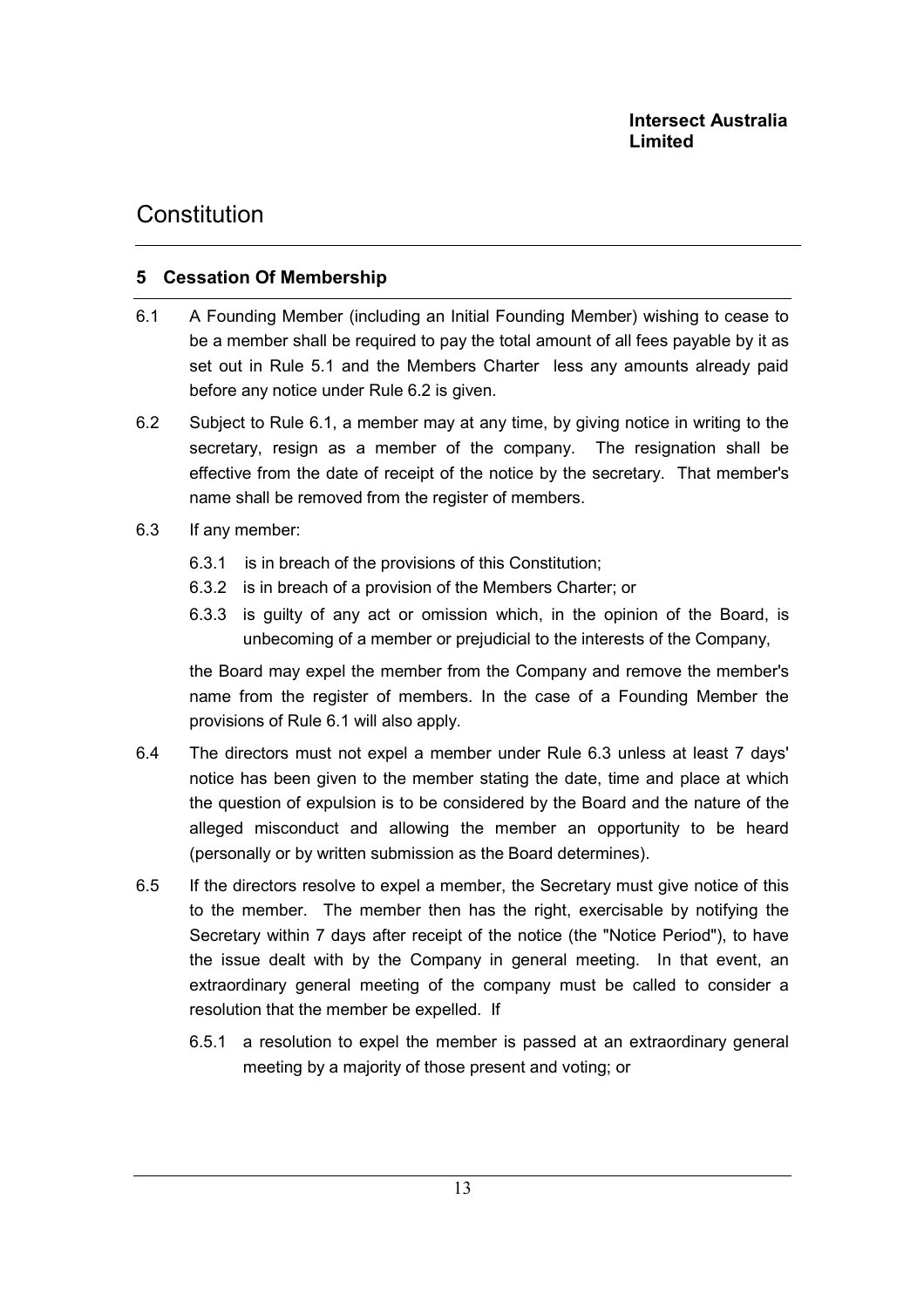6.5.2 the member does not notify the secretary on or before the expiration of the Notice Period that it wishes to have the issue dealt with by the company in general meeting,

the member shall cease to be a member and the member's name will be removed from the register of members.

- 6.6 A member's membership of the company shall automatically cease if :
	- 6.6.1 a liquidator is appointed in connection with the winding-up of the member; or
	- 6.6.2 an order is made by a court for the winding-up or deregistration of the member; or
	- 6.6.3 if a member, being a company, ceases to exist;
	- 6.6.4 if a member fails to meet its obligations with respect to payment of its financial contribution, including without limitation membership fees and annual subscription fees, as specified by the Board from time to time.

## Register

### 7 Register of Members

7.1 The Register must be kept by the Secretary and must contain full names and addresses of the Members and such other particulars as the Board prescribes.

### 8 Address of Members

8.1 Every Member must communicate any change in its address to the Company in writing and any such change of address must be entered in the Register. The latest address in the Register is deemed to be the Member's registered address.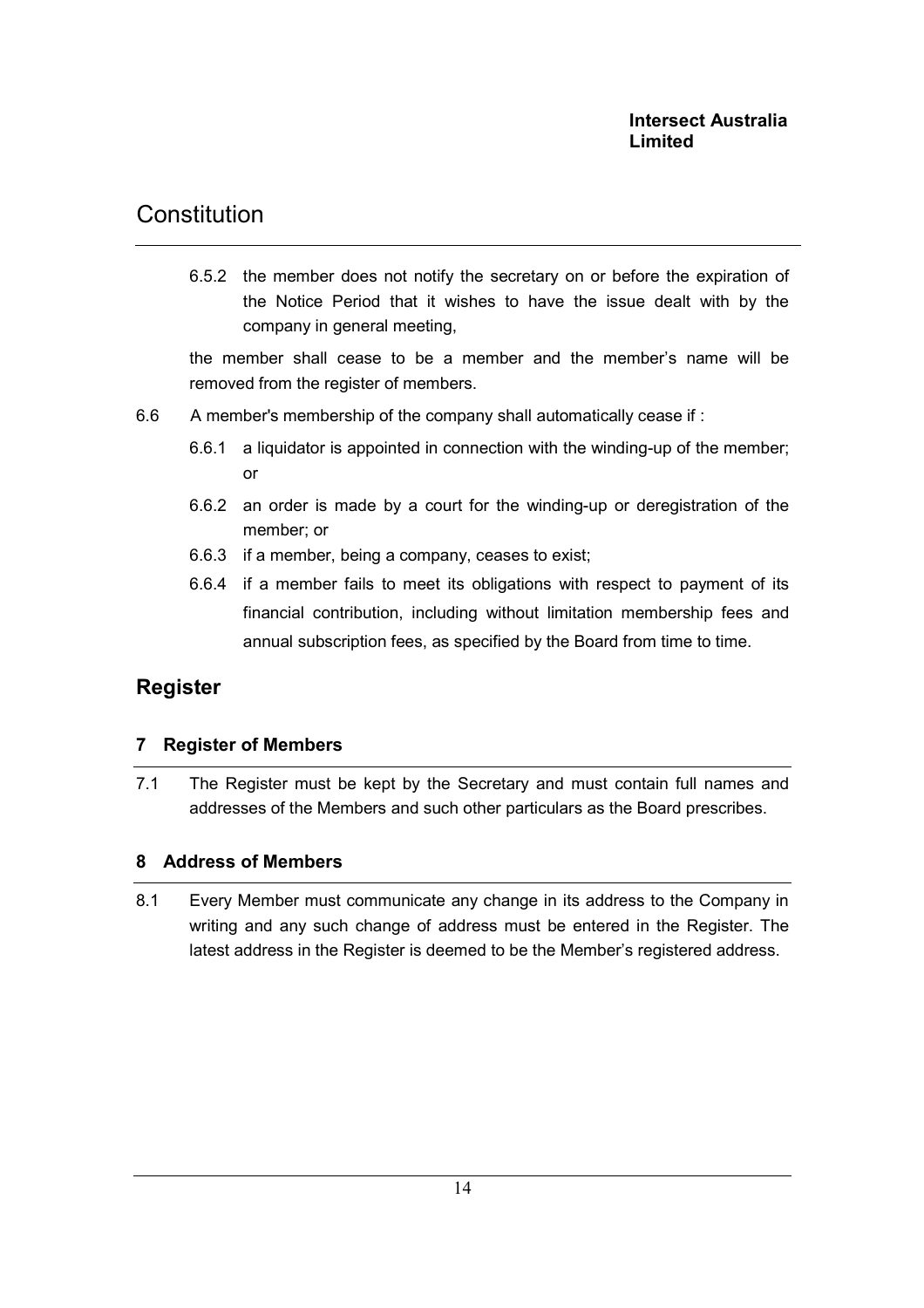### General Meetings

### 9 General meetings

- 9.1 The Chairman, the Company Secretary or any three (3) members, being Founding Members or Subscribing Members, may convene a general meeting of the Company.
- 9.2 Subject to the provisions of the Act relating to Special Resolutions and agreements for short notice, at least twenty one (21) days' notice, shall be given of a general meeting.
- 9.3 A body corporate which is a Founding Member or a Subscribing Member of the Company may, by resolution of its directors or other governing body, authorise such person as it thinks fit to act as its representative either at a particular meeting or at all meetings of the Company and the certification of any such appointment or the revocation of any such appointment shall apply. A representative of an Affiliate Member being a body corporate may attend a general meeting of the Company, including an Annual General Meeting, but will be an observer only and shall not be entitled to vote at such meetings.
- 9.4 Any member, being a Founding Member or a Subscribing Member, not being an individual or a body corporate may authorise such person as it thinks fit to act as its representative either at a particular meeting or at all meetings of the Company and any such authorisation shall have the same consequences as if such authorisation had been duly made by a member which is a body corporate.
- 9.5 A general meeting of the Company to be called the "Annual General Meeting" shall be held at least once in every calendar year as required by the Act, and the first Annual General Meeting shall be held not later than the date required by the Act.
- 9.6 The business to be considered at an Annual General Meeting shall be:-
	- 9.6.1 to receive annual accounts, balance sheet, and the report of the Board;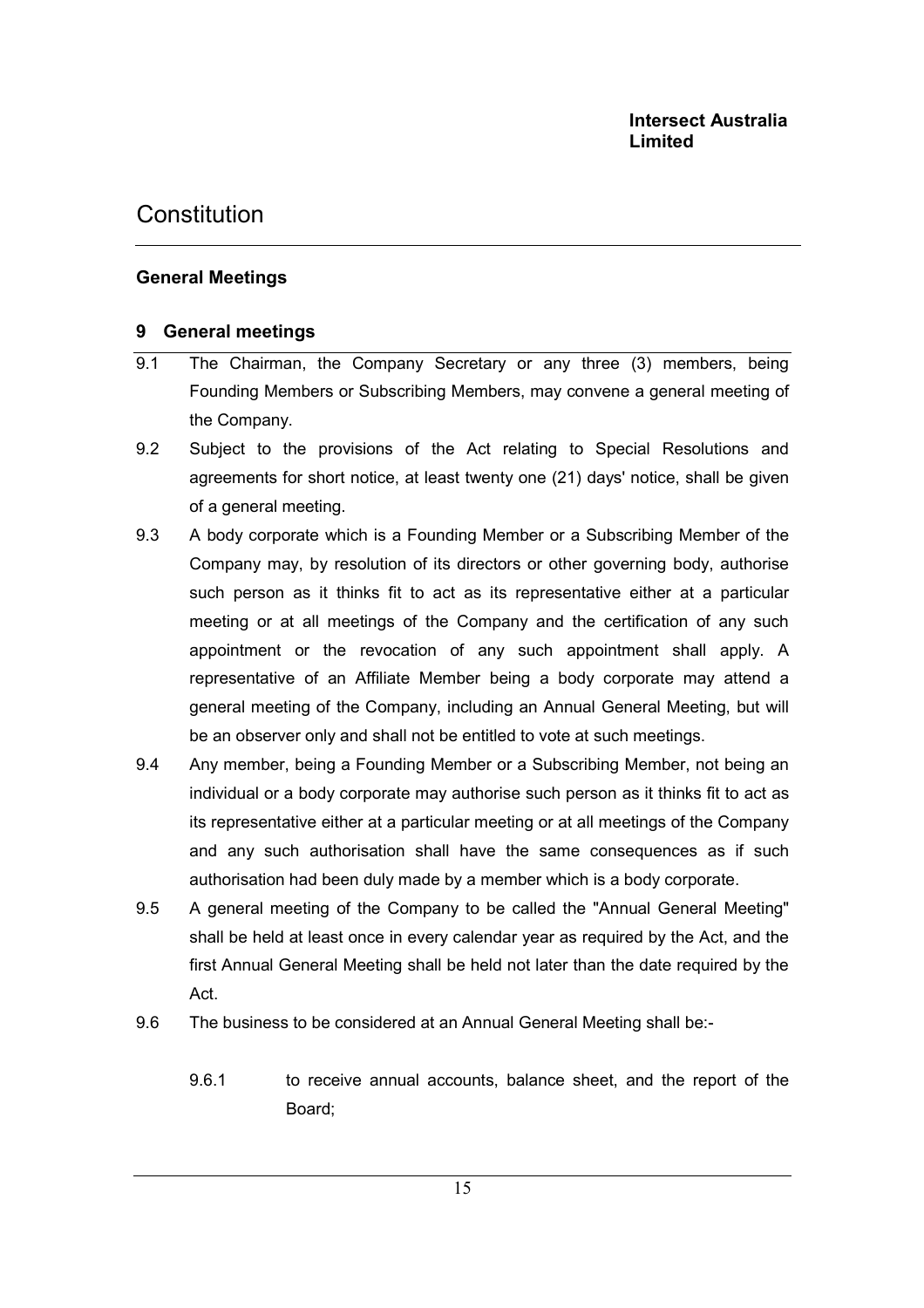## **Constitution**

| to consider any notice of motion of which notice has been given in |
|--------------------------------------------------------------------|
|                                                                    |
|                                                                    |
|                                                                    |

## 10 Notice of general meeting

10.1 A notice of a general meeting must specify the place and time of the meeting, the general nature of the business to be transacted at the meeting and any other matters required by the Law. The non-receipt of a notice of any general meeting by, or the accidental omission to give notice to, any person entitled to notice does not invalidate any resolution passed at that meeting.

### 11 Quorum

- 11.1 Three (3) members, being Founding Members, Subscribing Members or a combination of Founding Members and Subscribing Members of the Company shall constitute a quorum.
- 11.2 No business may be transacted at any meeting, except the election of a Chairman and the adjournment of the meeting, unless a quorum is present at the commencement of the meeting.
- 11.3 For the purpose of determining whether a quorum is present, a person attending as a proxy or an attorney of a member, or as representing a body corporate that is a member, shall be deemed to be a member.

## 12 Adjournment in absence of quorum

12.1 If there is not a quorum at a general meeting within 30 minutes after the time specified in the notice of meeting, the meeting is dissolved, unless the Board adjourns the meeting to a date, time and place determined by it. If no quorum is present at any adjourned meeting within 30 minutes after the time for the meeting, the meeting is dissolved.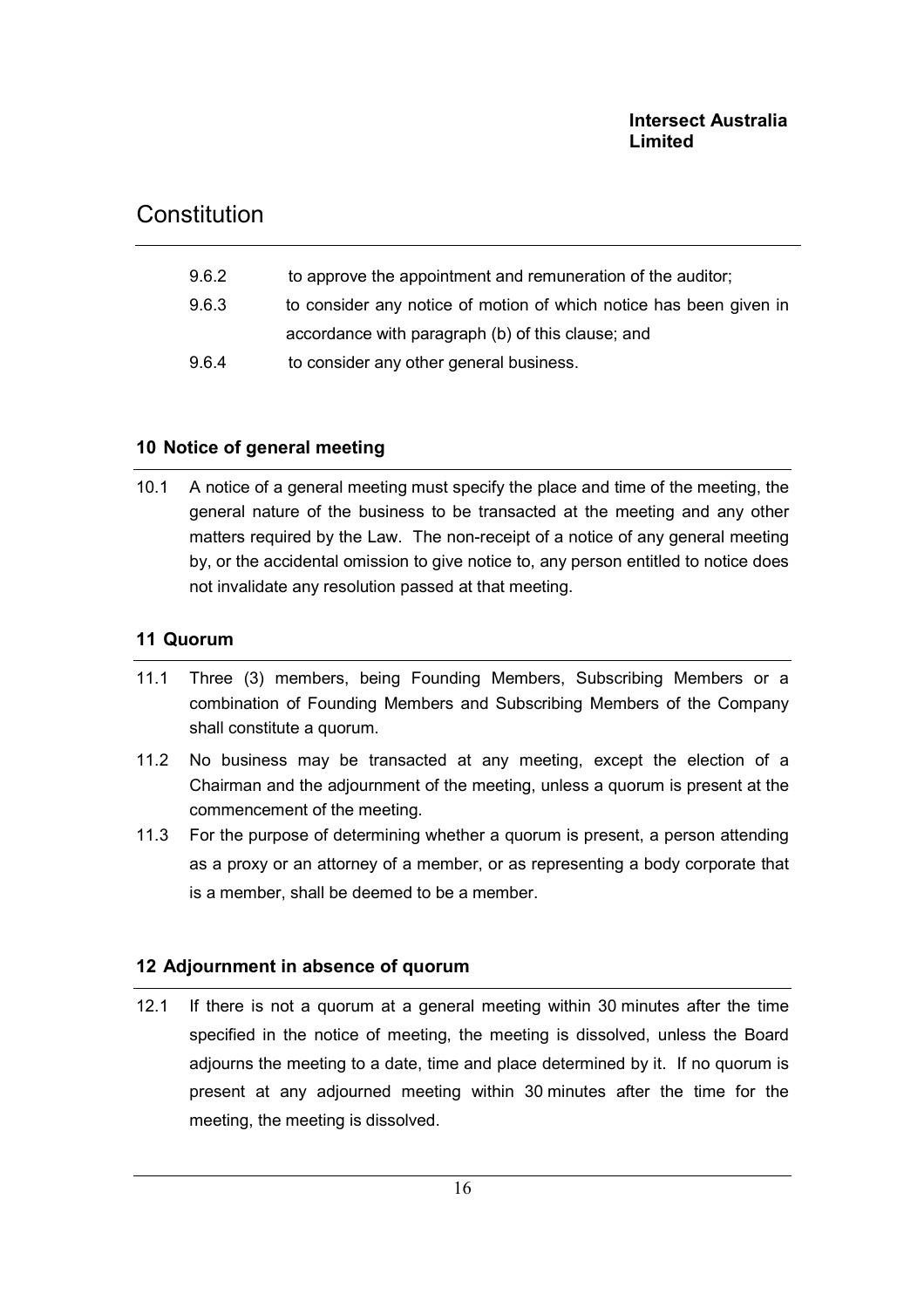### 13 Chairman

- 13.1 The Chairman will chair every general meeting.
- 13.2 If at any general meeting:
	- 13.2.1 a Chairman has not been elected as provided by Rule 33;
	- 13.2.2 the Chairman is not present at the specified time for the holding of the meeting; or
	- 13.2.3 the Chairman is present but is unwilling to chair the meeting,

the Members present may choose another Member to chair the meeting.

### 14 General conduct of meeting

- 14.1 The general conduct of each general meeting of the Company and the procedures to be adopted at the meeting are as determined at, during or prior to the meeting by the Chairman.
- 14.2 The person, if any, who for the time being holds office as chairman of directors, shall preside as chairman at every general meeting. In the absence of the chairman, the person who for the time being holds office as deputy chairman (if any) shall preside as chairman at a general meeting.
- 14.3 Where a general meeting is held and:-
	- 14.3.1 there is no chairman or deputy chairman as contemplated by subregulation (a); or
	- 14.3.2 the chairman or deputy chairman is not present within fifteen (15) minutes after the time appointed for the holding of the meeting or is unwilling to act,

 the members present shall elect one of their number to be chairman of the meeting.

14.4. The chairman may with the consent of any meeting at which a quorum is present, and shall if so directed by the meeting, adjourn the meeting from time to time and from place to place, but no business shall be transacted at any adjourned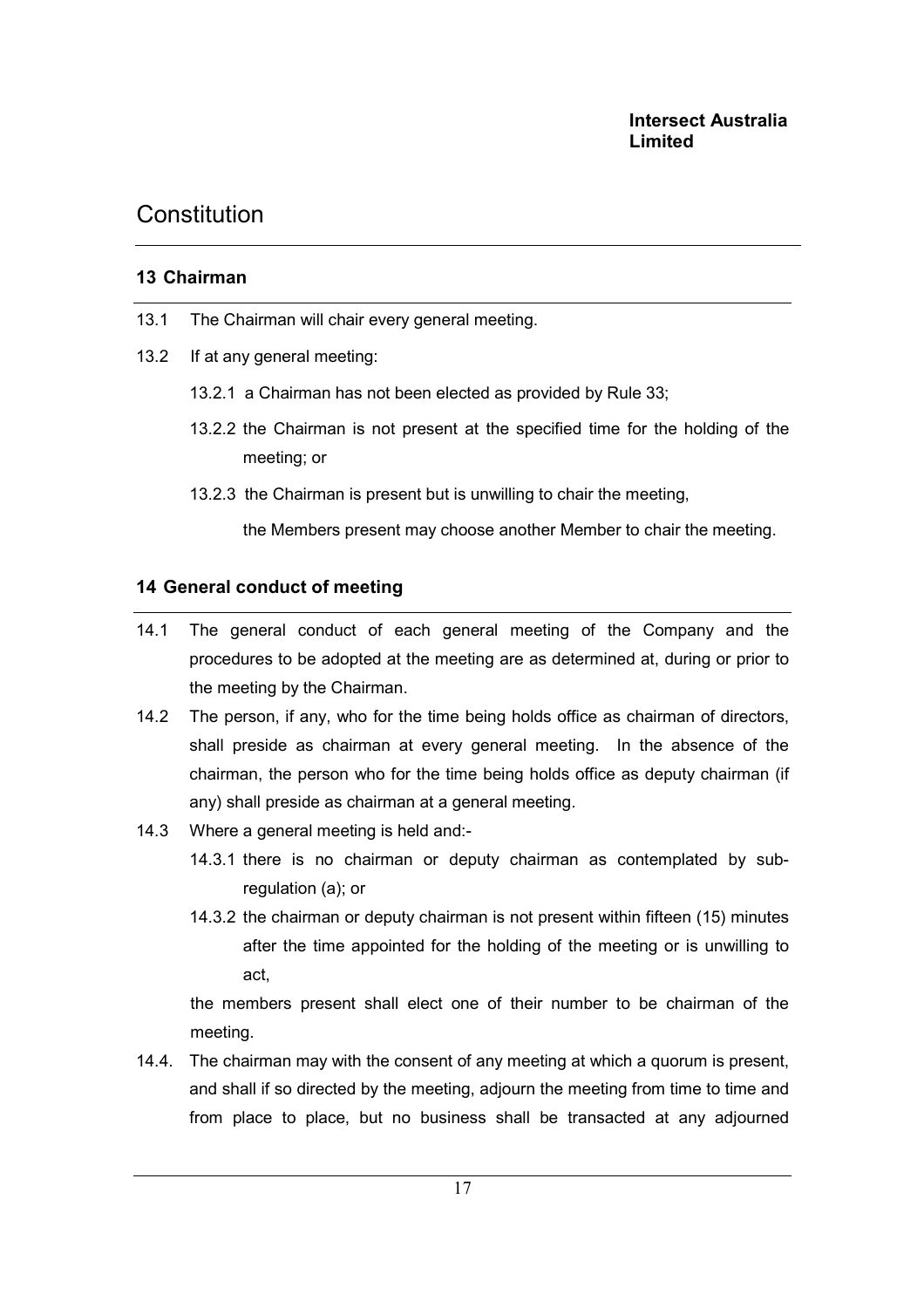## **Constitution**

meeting other than the business left unfinished at the meeting from which the adjournment took place.

- 14.5 When a meeting is adjourned for thirty (30) days or more, notice of the adjourned meeting shall be given as in the case of an original meeting.
- 14.6 Except as provided by sub-regulation (b), it is not necessary to give any notice of an adjournment or of the business to be transacted at an adjourned meeting.
- 14.7 Unless a poll is demanded, by the chairman or by two members in attendance personally or by representative, a declaration by the chairman that a resolution has on a show of hands been carried or carried unanimously, or by a particular majority, or lost, and an entry to that effect in the book containing the minutes of the proceedings of the Company, is conclusive evidence of the fact without proof of the number or proportion of the votes recorded in favour of or against the resolution.
- 14.8 A poll demanded on the election of a chairman or on a question of adjournment shall be taken forthwith.
- 14.9 At any general meeting on a show of hands every person present who is a Founding Member or Subscribing Member or representative of such a member, shall have one vote and on a poll every member present in person or by proxy or by attorney or other duly authorised representative shall have one vote provided that no Affiliate Member or representative of an Affiliate Member shall have a vote.
- 14.10 An objection may be raised to the qualification of a voter only at the meeting or adjourned meeting at which the vote objected to is given or tendered.
- 14.11 Any such objection shall be referred to the chairman of the meeting, whose decision is final.
- 14.12 A vote not disallowed pursuant to such an objection is valid for all purposes.
- 14.13 If at any time the Chairman considers it necessary or desirable for the proper and orderly conduct of the meeting, the Chairman may demand the cessation of debate or discussion on any business, question, motion or resolution being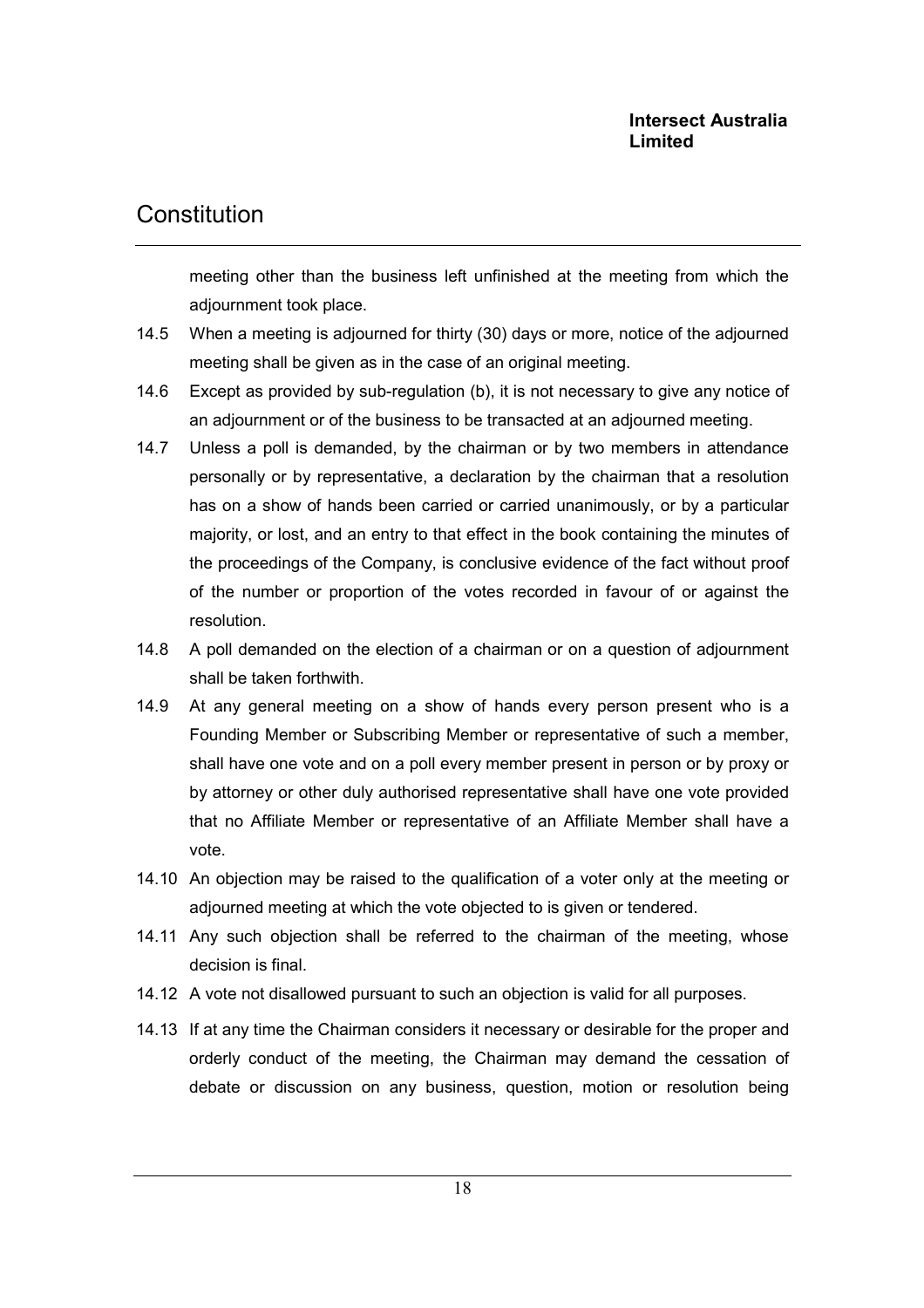considered by the meeting and require the business, question, motion or resolution to be put to a vote of the Members present.

- 14.14 The Chairman may require the adoption of any procedures which are in the Chairman's opinion necessary or desirable for the proper and orderly casting or recording of votes at any general meeting of the Company, whether on a show of hands or on a poll.
- 14.15 Any determination by the Chairman in relation to matters of procedure or any other matter arising directly or indirectly from the business is fixed. Any challenge to a right to vote (whether on a show of hands or on a poll) may only be made at the meeting and may be determined by the Chairman whose decision is final.
- 14.16 A Secretary who is not a Member shall be entitled to be present and to speak at any general meeting. Any other person (whether a member or not) requested by the Directors to attend any general meeting shall be entitled to be present and, at the request of the chair, to speak at that general meeting.

### 15 Adjournment

15.1 During the course of the meeting the Chairman may adjourn the meeting or any business, motion, question or resolution being considered or remaining to be considered by the meeting or any debate or discussion either to a later time at the same meeting or to an adjourned meeting. If the Chairman exercises a right of adjournment of a meeting under this Rule, the Chairman has the sole discretion to decide whether to seek the approval of the Members present to the adjournment and, unless the Chairman exercises that discretion, the Members present in respect of the adjournment may take no vote. No business may be transacted at any adjourned meeting other than the business left unfinished at the meeting from which the adjournment took place.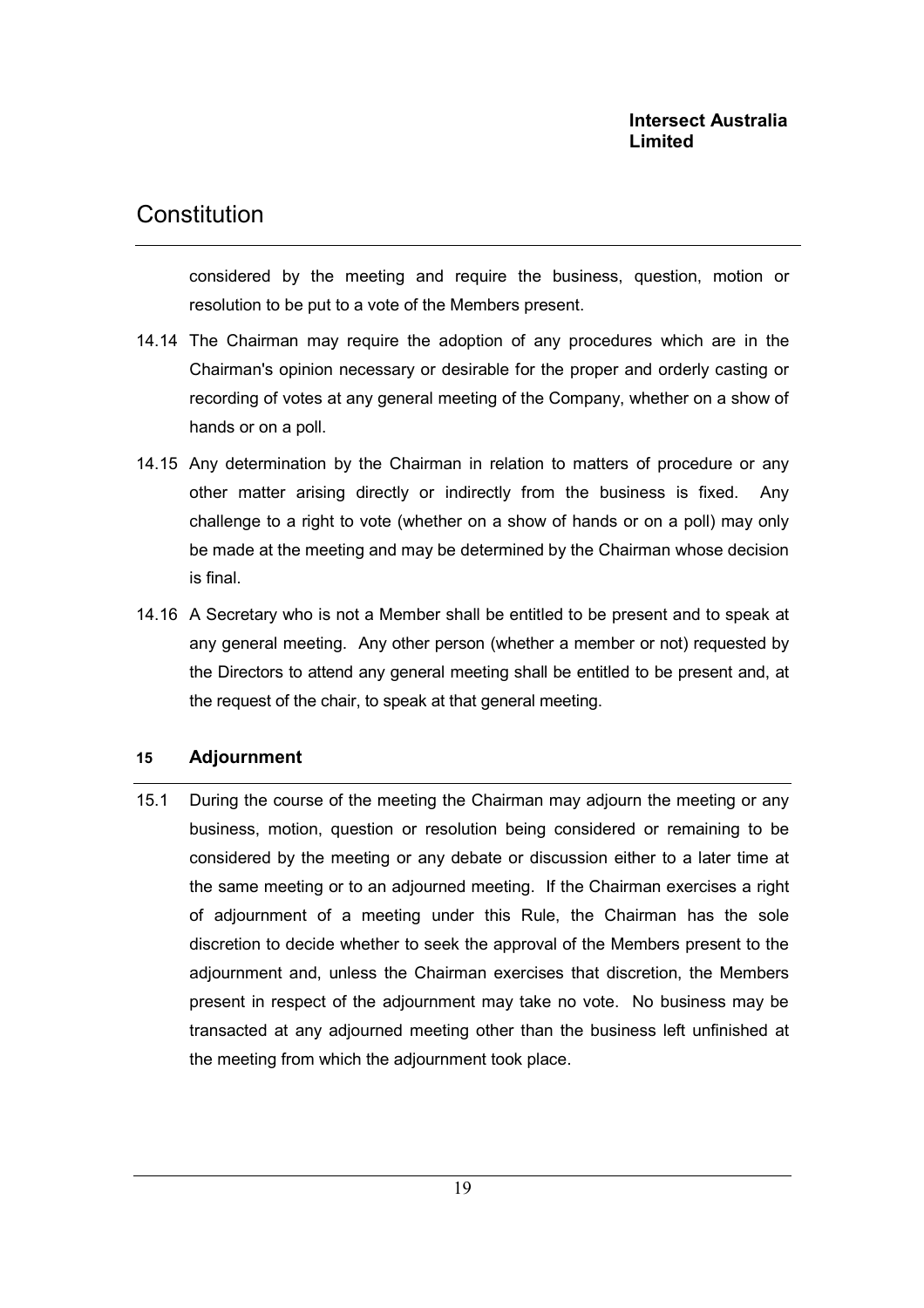### 16 Voting

- 16.1 Each question submitted to a general meeting is to be decided in the first instance by a show of hands of the Members present and entitled to vote, unless a poll is demanded. In the case of an equality of votes, the Chairman has, both on a show of hands and at a poll, a casting vote in addition to the vote or votes to which the Chairman may be entitled as a Member or as a proxy or duly appointed representative of a Member. Unless a poll is demanded, a declaration by the Chairman that a resolution has been passed or lost is conclusive.
- 16.2 An Affiliate Member shall not be entitled to vote at a general meeting of the company.

### 17 When a poll may be demanded

17.1 A poll may be demanded by a Member in accordance with the Law (and not otherwise) or by the Chairman. Unless the Chairman otherwise determines, no poll may be demanded on the adjournment of a meeting. The demand for a poll may be withdrawn.

### 18 Taking a poll

- 18.1 If a poll is demanded as provided in Rule 17, it is to be taken in the manner and at the time and place as the Chairman directs, and the result of the poll is the meeting's resolution of the motion on which the poll was demanded. Any challenge to the admission or rejection of a vote may only be made at the meeting and may be determined by the Chairman, whose decision is final.
- 18.1 A demand for a poll does not prevent the continuation of a meeting for the transaction of any business other than the question on which a poll has been demanded. A poll demanded on any question of adjournment is to be taken at the meeting and without adjournment.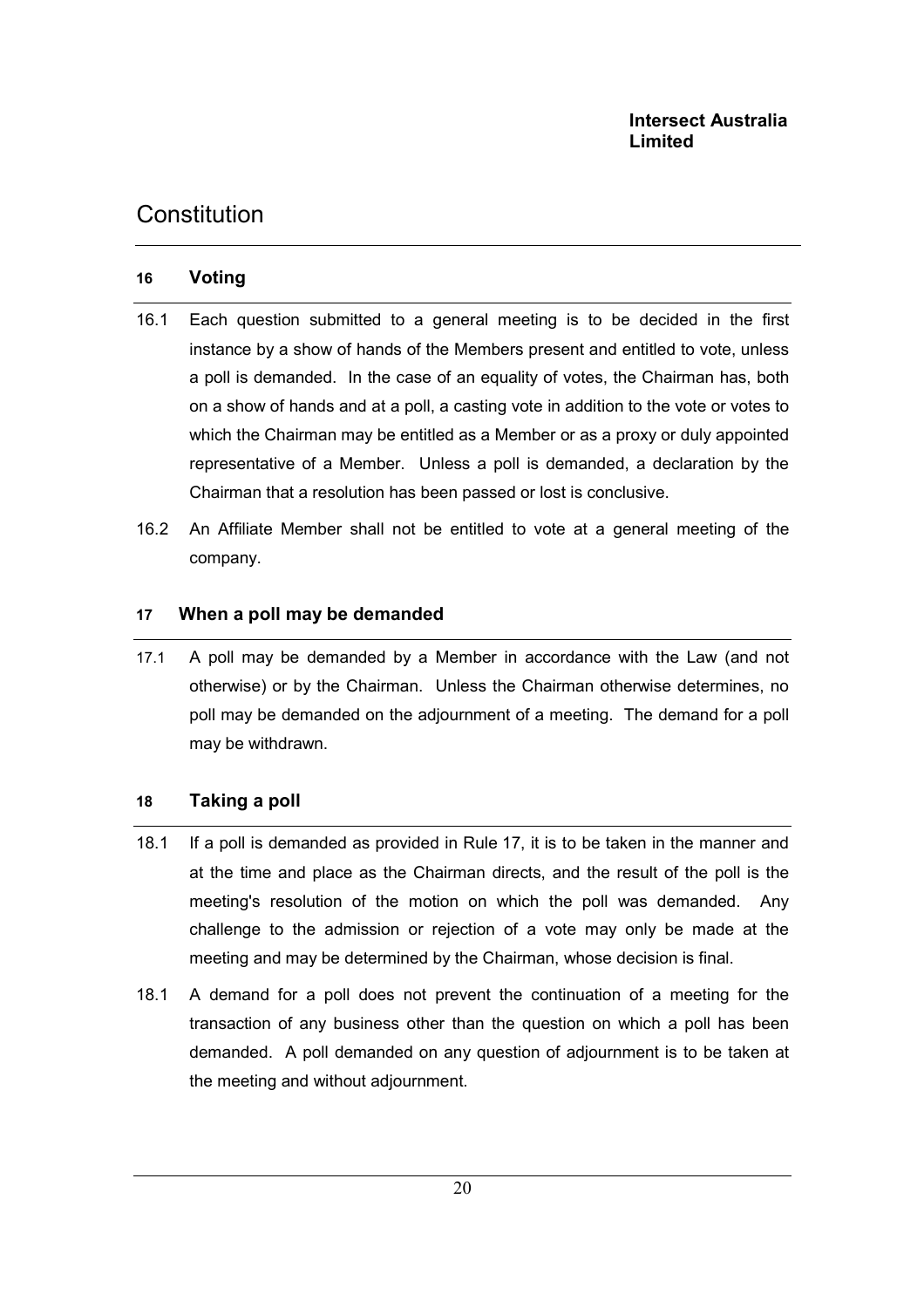## Votes of Members

### 19 Voting rights

19.1 Each Member other than an Affiliate Member has the right to one vote both on a show of hands and a poll. A Member may vote in person or by proxy.

### 20 Proxies

- 20.1 A Member who is entitled to attend and cast a vote at a meeting of the Company may appoint a person as a proxy to attend and vote for the Member in accordance with the Law but not otherwise. A proxy appointed to attend and vote in accordance with the Law may exercise the rights of the Member on the basis of and subject to the restrictions provided in the Law but not otherwise.
- 20.2 The Secretary must, if requested, send a valid form of proxy to a Member.
- 20.3 The Secretary on the authority of the Board may complete any appointment of a proxy that is incomplete insofar as the name of the proxy has been omitted by the insertion of the name of any Director as the person in whose favour the proxy is given.
- 20.4 An instrument appointing a proxy shall be in writing under the hand of the appointor or of his/her attorney duly authorised in writing or, if the appointor is a body corporate, either under seal or under the hand of an officer or attorney duly authorised.
- 20.5 An instrument appointing a proxy may specify the manner in which the proxy is to vote in respect of a particular resolution and, where an instrument of proxy so provides, the proxy is not entitled to vote on the resolution except as specified in the instrument.
- 20.6 An instrument appointing a proxy shall be deemed to confer authority to demand or join in demanding a poll.
- 20.7 An instrument appointing a proxy shall be in the following form or in a form that is as similar to the following form as the circumstances allow: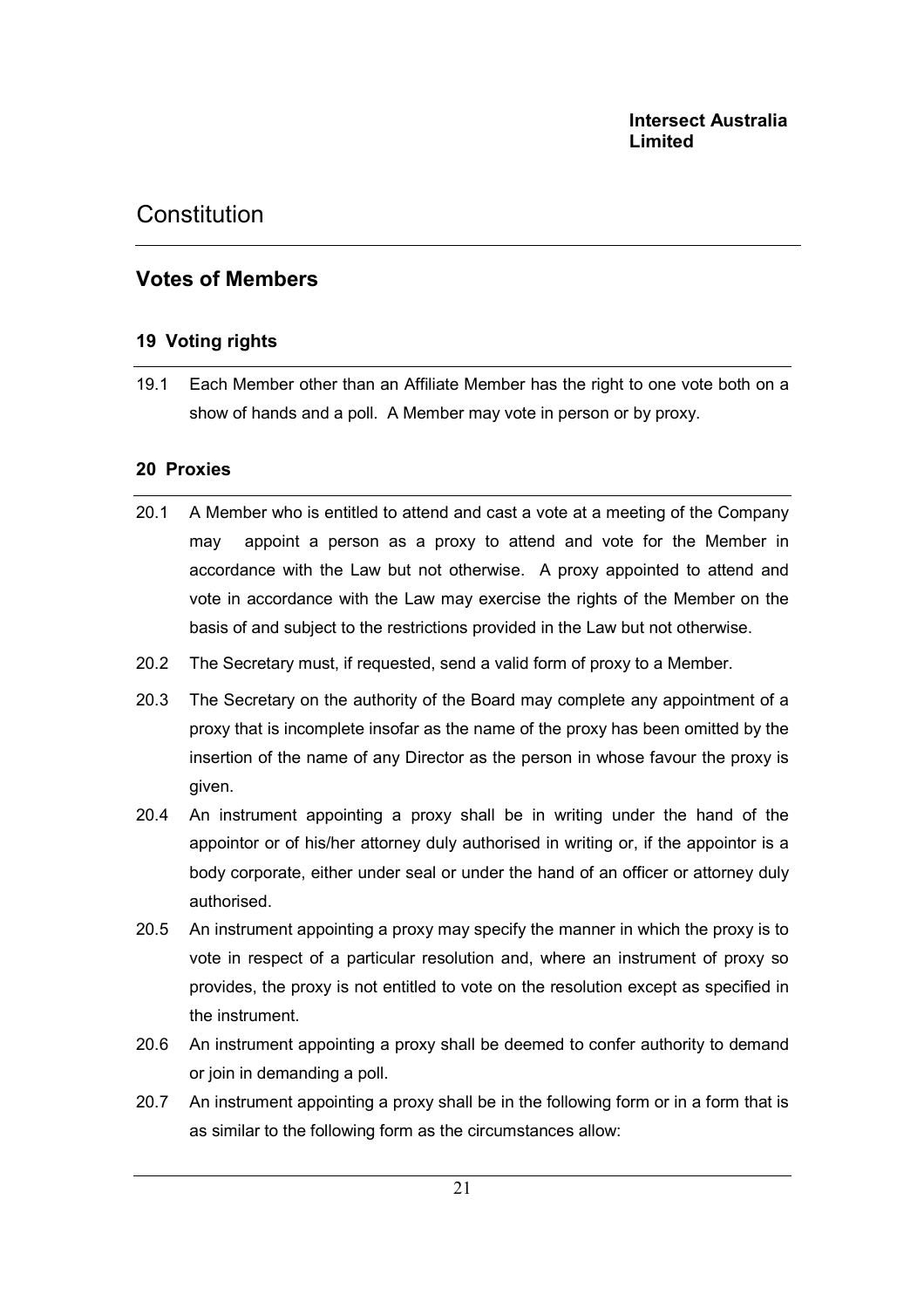### INTERSECT AUSTRALIA LIMITED- PROXY FORM

I/We, of being a Founding/Subscribing member/s of the above named company, hereby appoint of , or in his absence, of , as my/our proxy to vote for me/us on my/our behalf at the \*annual general meeting/general meeting of the Company to be held on the day of 200 and at any adjournment of that meeting.

+ This form is to be used \*in favour of/against the resolution.

Signed this day of 200.

\* Strike out whichever is not desired.

- + To be inserted if desired.
- 20.8 An instrument appointing a proxy shall not be treated as valid unless the instrument, and the power of attorney or other authority (if any) under which the instrument is signed or a notarially certified copy of that power or authority, is or are deposited, not less than 48 hours before the time for holding the meeting or adjourned meeting at which the person named in the instrument proposes to vote, or, in the case of a poll, not less than 24 hours before the time appointed for the taking of the poll, at the registered office, of the Company or at such other place as is specified for that purpose in the notice convening the meeting.
- 20.9 A vote given in accordance with the terms of an instrument of proxy or a power of attorney is valid notwithstanding the previous death or unsoundness of mind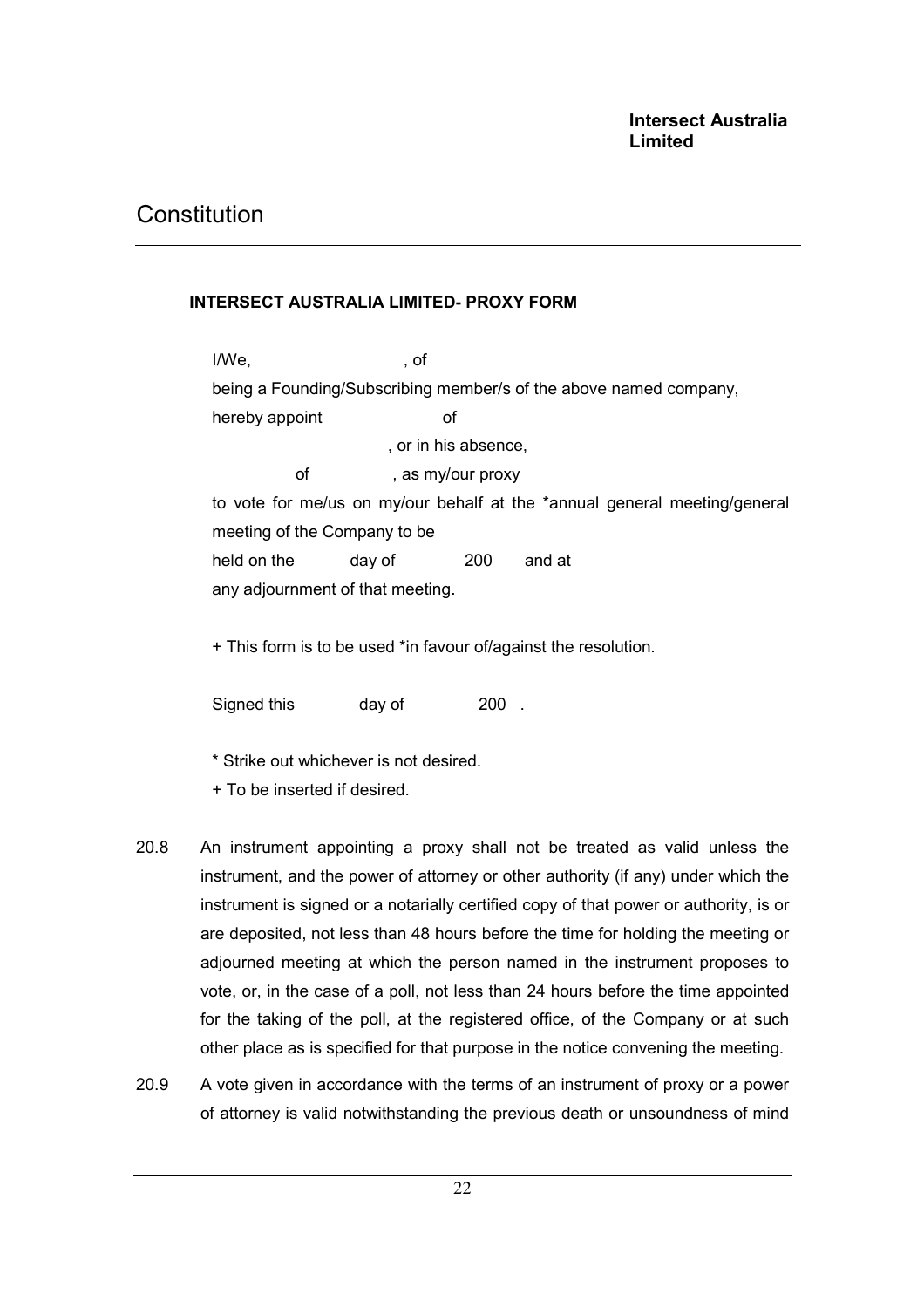## Constitution

of the principal, the revocation of the instrument (or of the authority under which the instrument was executed) or of the power, if no intimation in writing of the death, unsoundness of mind, revocation or transfer has been received by the Company at the registered office before the commencement of the meeting or adjourned meeting at which the instrument is used or the power is exercised.

## 21 Validity of vote

- 21.1 The validity of any resolution is not affected by the failure of any proxy to vote in accordance with instructions (if any) of the appointing Member.
- 21.2 A vote given in accordance with the terms of an instrument of proxy is valid notwithstanding the previous death or mental incapacity of the appointing Member or revocation of the instrument of proxy, provided no notice in writing of the death, mental incapacity or revocation has been received at the Office before the meeting or any
- 21.3 A proxy is not revoked by the appointing Member attending and taking part in the meeting, unless the appointing Member actually votes at the meeting on the resolution for which the proxy is proposed to be used.

## **Directors**

## 22 Number and qualifications of Directors

- 22.1 The number of Directors (not including alternate Directors) must be not less than 3 nor exceed 15.
- 22.2 Subject to clause 22.1, the Founding and Subscribing Members shall at general meetings of the Company determine the total number of Directors to be elected and appointed pursuant to clause 23.1.
- 22.3 The Board may by unanimous consent appoint any person as a Director to fill a casual vacancy provided such person is a representative of commerce, industry or a discipline which the Board considers of benefit to the Company. Any director so appointed shall hold office until the following annual general meeting and shall then be eligible for reappointment.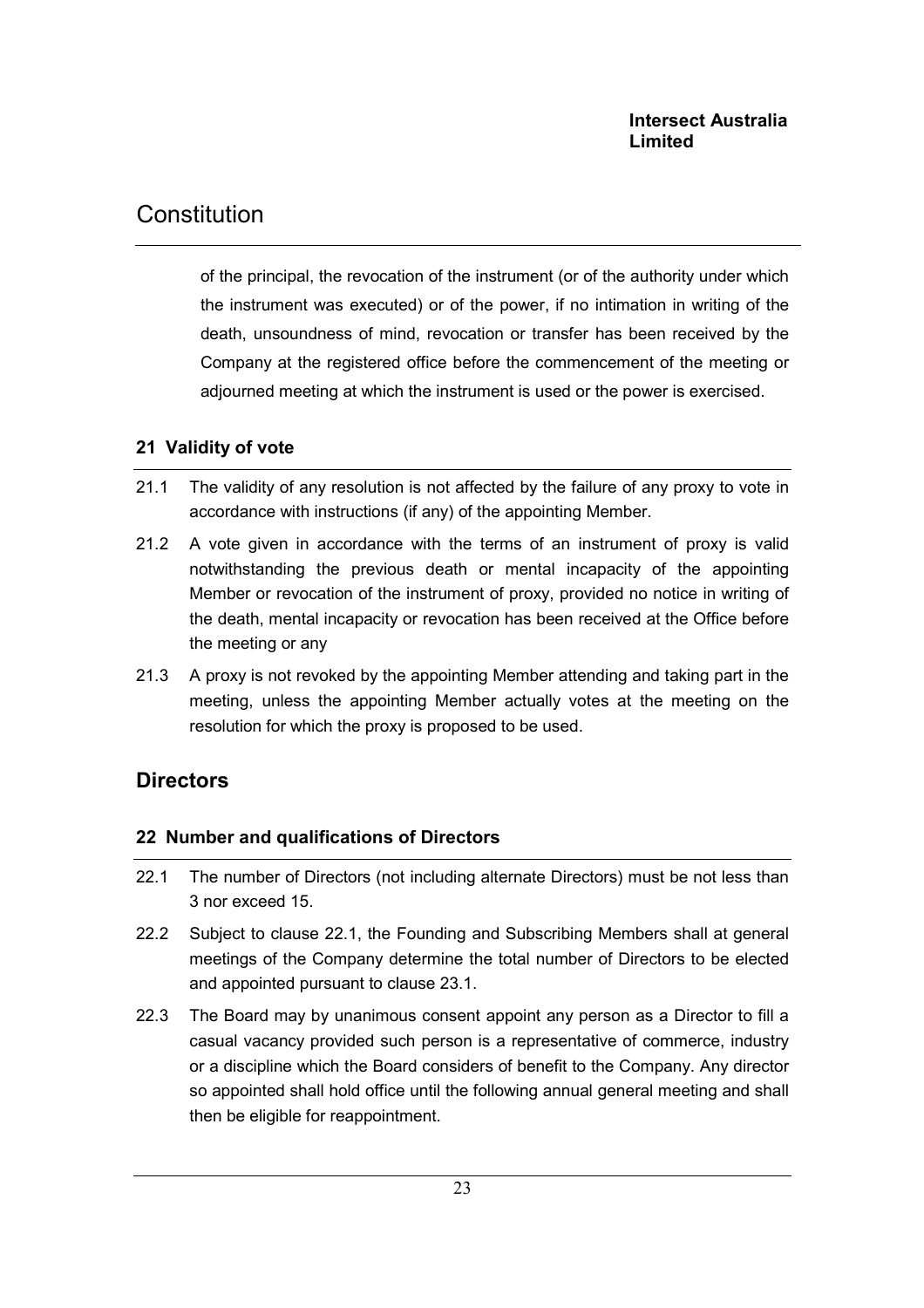### 23 Appointment of Directors

- 23.1 The Board shall comprise of:
	- 23.1.1 Between 2 and 10 directors nominated by Founding Members and Subscribing Members and elected by Founding Members and Subscribing Members;
	- 23.1.2 Between 1 and 5 independent directors appointed by unanimous consent of the Board being persons who are representatives of commerce, industry or a discipline which the Board considers of benefit to the Company. At all times the Chairman of the Board is to be appointed from amongst the independent directors.
	- 23.1.3 The Chief Executive Officer shall be a Director of the Company.
	- 23.1.4 In addition to the Directors appointed pursuant to Clauses 23.1.1, 23.1.2 and 23.1.3 the relevant Minister nominated by the State of New South Wales may nominate a Director to the Company in addition to the directors otherwise appointed herein.
- 23.2 The ratio of Directors elected by Founding Members and Subscribing Members (rule  $23.1.1$ .) to independent directors appointed by the Board (rule  $23.1.2$ ) should be (subject to rounding up) be 2 to 1, unless it is considered by the Board not possible to appoint such suitable persons pursuant to clause 23.1.2 to preserve this ratio.
- 23.3 The method and manner of the election process for directors shall be determined by the Chairman and notified to all Founding and Subscribing Members at least 28 days prior to an election being held.

### 24 Term of appointment

24.1 The Initial Directors of the Board are appointed for the following terms:

24.1.1 Two (2) Directors are appointed for a term of one (1) year;

24.1.2 Two (2) Directors are appointed for a term of two (2) years;

24.1.3 Three (3) Directors are appointed for a term of three (3) years;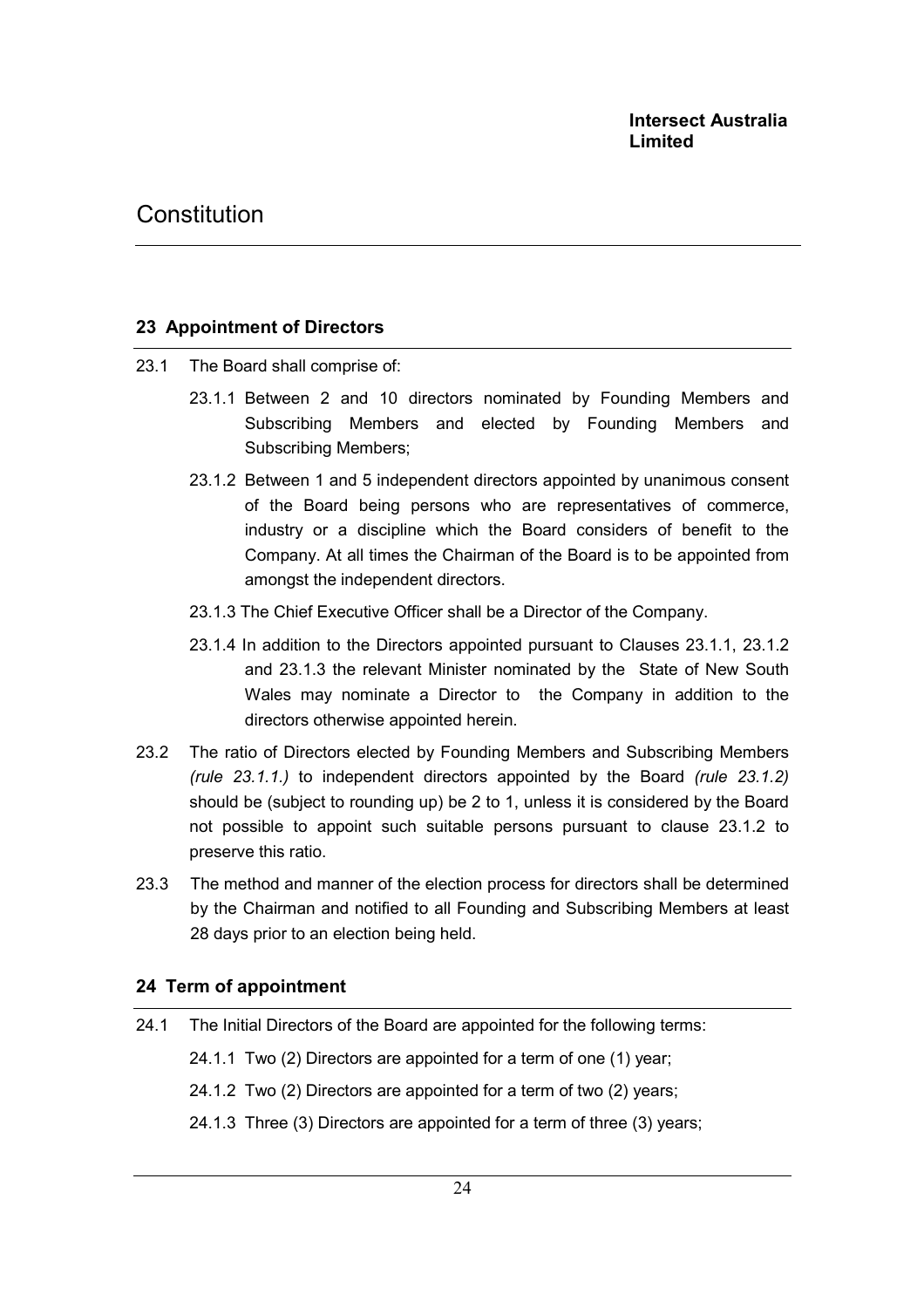The issue of which Directors shall be appointed to each of the terms specified in Rules 24.1.1. 24.1.2 and 24.1.3, shall be determined by lot.

 24.1.4 The Chief Executive Officer is appointed as a Director for so long as that person holds the position of Chief Executive Officer.

- 24.2 Each Director appointed above is eligible for reappointment for a further two consecutive terms of three (3) years.
- 24.3 Any Director replacing an initial director appointed as above is appointed for a 3 year term and is eligible for reappointment for a further two consecutive terms of 3 years.

## 25 Remuneration of Directors

- 25.1 No Director, other than a Director who holds the office of Chief Executive Officer of the Company, may be appointed to any salaried office of the Company or any office of the Company paid by fees. Nothing in this Rule prohibits the payment by the Company to a Director of:
	- 25.1.1 out-of-pocket expenses incurred by a Director in the performance of any duty as a Director where the amount payable does not exceed an amount approved by the Board; or
	- 25.1.2 any salary or wage due to the Director as an employee of the Company where the terms of employment have been approved by the Board.
- 25.2 The Chairman will be entitled to receive remuneration.

### Alternate Directors

### 26 Alternate Directors

26.1 A director may appoint any person to be an alternate director for him/her provided that that person is approved by the Board which approval shall be deemed given where the alternate director is a member of the Company or the authorised representative of a member. The director may at any time remove an alternate director so appointed from office and subject to such approval as aforesaid, appoint another person in his/her place. An alternate director shall be entitled to receive notices of all meetings of the Board, and attend and vote as a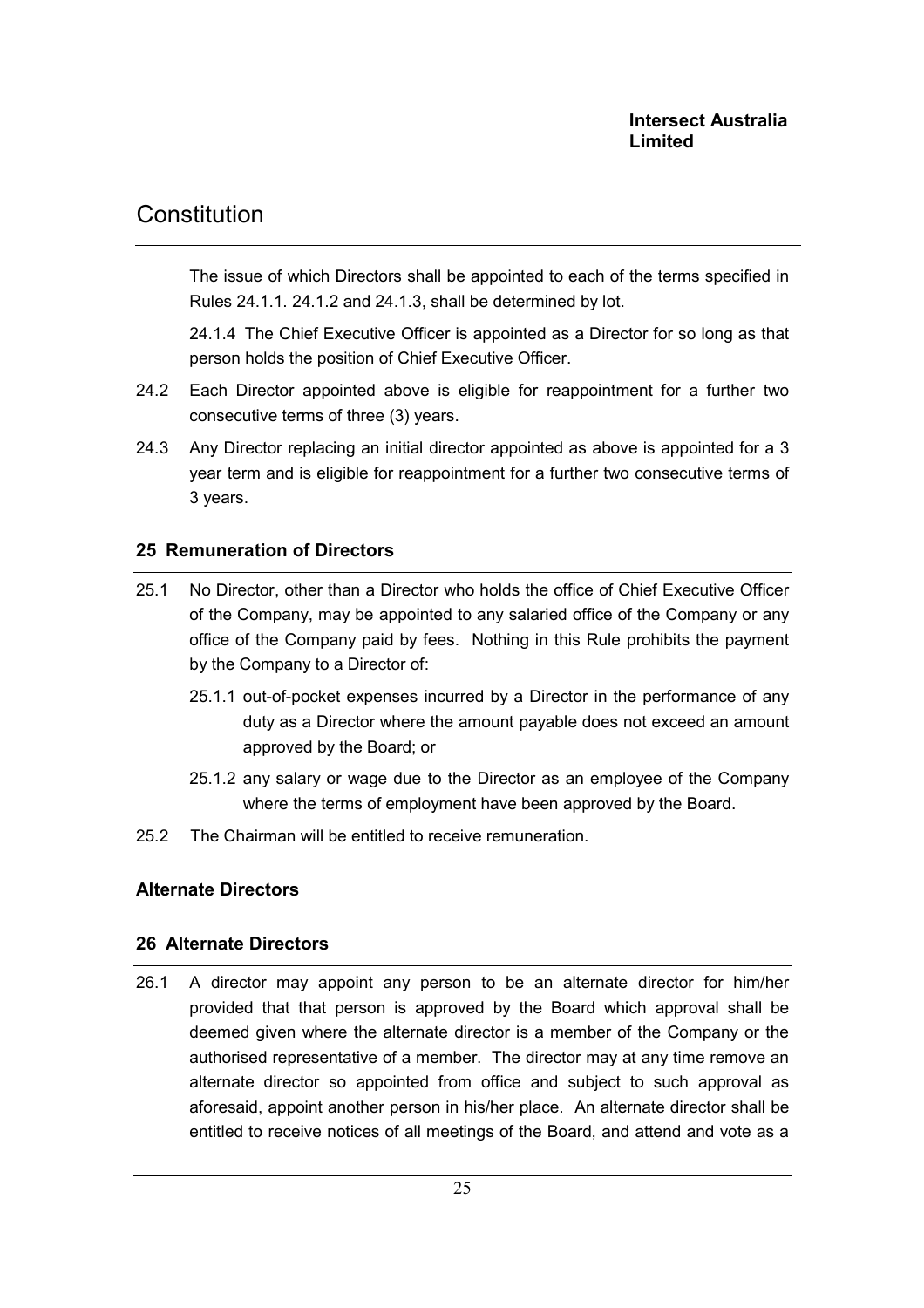## Constitution

director at any such meeting at which the director so appointing him is not personally present and generally to perform all functions of his appointor. An alternate director shall ipso facto cease to be an alternate director if his appointor ceases for any reason to be a director or withdraws his/her appointment. Every appointment or removal of alternate directors shall be effected by notice in writing under the hand of the director making or revoking such appointment sent to or left at the Company's registered office. The Board may make such rules as it deems appropriate in relation to the appointment of alternate Directors.

### Termination of Office of Director

### 27 Termination of office

- 27.1 The office of a Director is terminated:
	- 27.1.1 on the Director being absent from three (3) consecutive meetings of the Board without leave of absence from the Board where the Board has not, within 14 days of having been served by the Secretary with a notice giving particulars of the absence, resolved that leave of absence be granted;
	- 27.1.2 on the Director resigning office by notice in writing to the Company;
	- 27.1.3 on the Director being removed from office under the Law;
	- 27.1.4 on the Director being prohibited from being a Director by reason of the operation of the Law;

27.1.5 on the Director, being a Director who holds the office of Chief Executive Office, ceasing to hold such office; or

- 27.1.6 on the expiration of the term of office of that Director under Rule 24.
- 27.2 If any Director:
	- 27.2.1 is in breach of the provisions of this Constitution; or
	- 27.2.1 is guilty of any act or omission which, in the opinion of the Board, is unbecoming of a Director or prejudicial to the interests of the Company,

the Board may expel the Director from the Company and remove the Director's name from the register of Directors.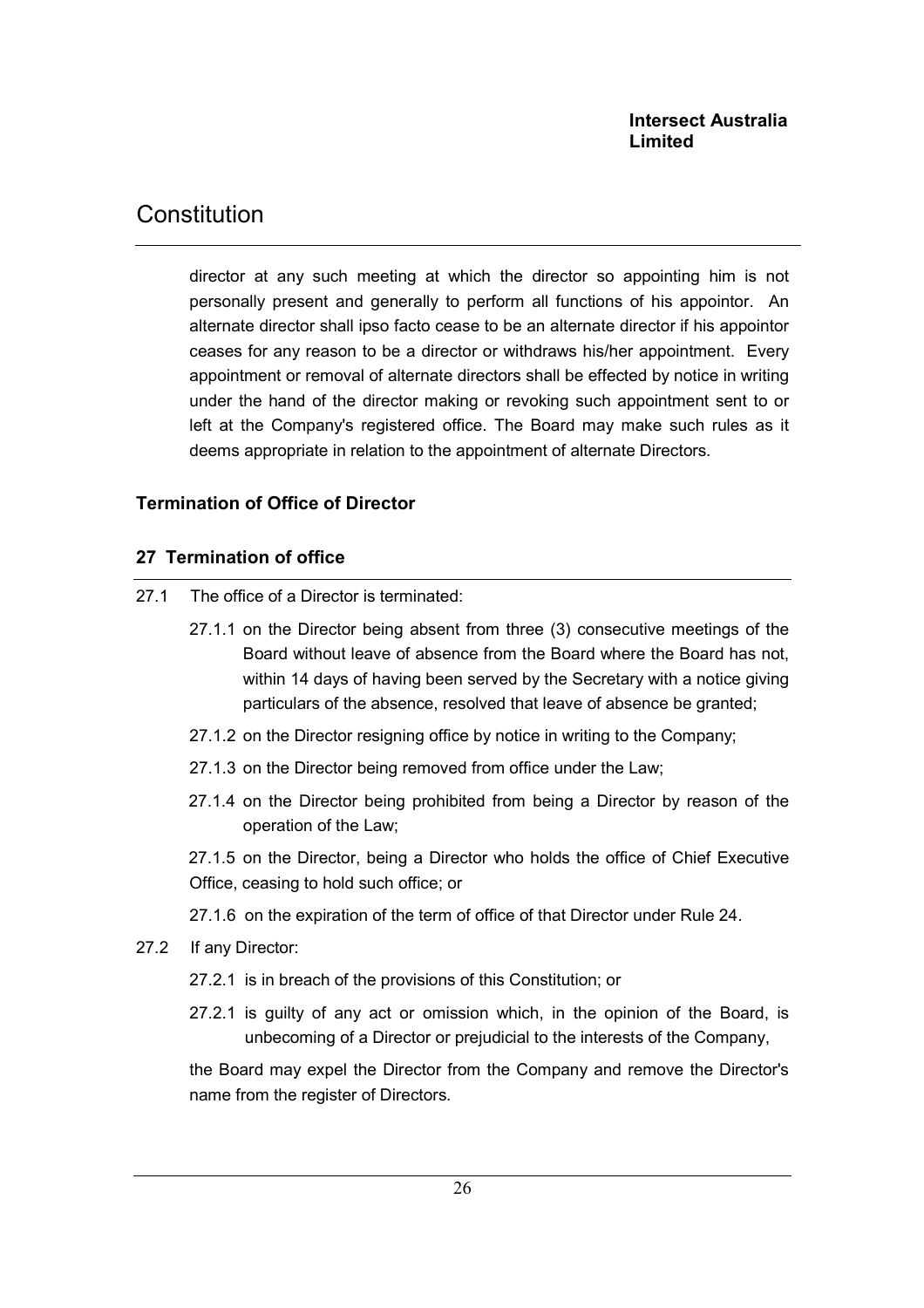- 27.3 The Board must not expel a Director under Rule 27.2 unless at least 7 days' notice has been given to the Director stating the date, time and place at which the question of expulsion is to be considered by the Board and the nature of the alleged misconduct and allowing the member an opportunity to be heard (personally or by written submission as the Board determines).
- 27.4 If the directors resolve to expel a Director, the secretary must give notice of this to the member. The Director then has the right, exercisable by notifying the secretary within 7 days after receipt of the notice (the "Notice Period"), to have the issue dealt with by the Company in general meeting. In that event, an extraordinary general meeting of the company must be called to consider a resolution that the Director be expelled. If
	- 27.4.1 a resolution to expel the Director is passed at an extraordinary general meeting by a majority of those present and voting; or
	- 27.4.2 the Director does not notify the secretary on or before the expiration of the Notice Period that it wishes to have the issue dealt with by the company in general meeting,

the Director shall cease to be a Director and the Director's name will be removed from the register of Directors and the Australian Securities and Investment Commission notified.

27.5 The provisions of Rule 27.4 do not apply to the director who holds the office of Chief Executive Officer.

## Chief Executive Officer

## 28 Appointment of a Chief Executive Officer

- 28.1 The Board may appoint a person to be Chief Executive Officer of the Company for such period and on such terms as it thinks fit and at a remuneration which may be by way of salary or otherwise on terms determined by the Board.
- 28.2 The Board may confer on and withdraw from the Chief Executive Officer any of the powers exercisable under this Constitution by the Board as it thinks fit and on any condition it thinks expedient but the conferring of powers by the Board on the Chief Executive Officer does not exclude the exercise of those powers by the Board.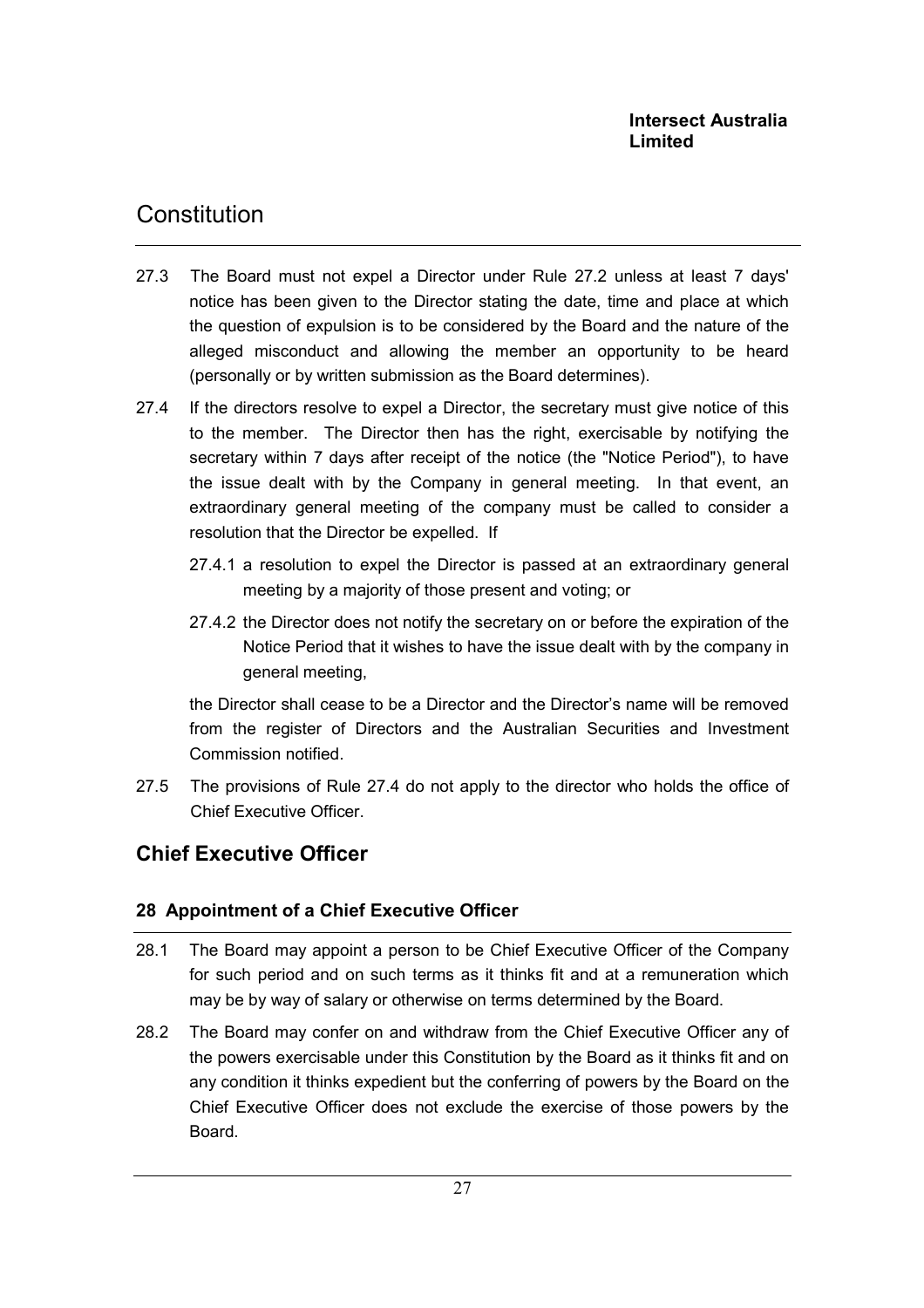28.3 The Chief Executive Officer may, subject to any directions of the Board, appoint, engage and remove such employees, staff, agents, consultants and advisers as it deems necessary or desirable for the purposes of the Company. All such personnel shall at all times carry out their duties under the supervision and control of the Chief Executive Officer.

## Proceedings of Directors

### 29 Procedures relating to Directors' meetings

29.1 The Board may meet together, adjourn and otherwise regulate its meetings as it thinks fit. The Chairman or the Secretary may at any time, and the Secretary must, on the request of any two Directors, convene a meeting of the Board. Notice of a meeting of the Board may be given by mail (electronic or otherwise), personal delivery, facsimile transmission or email to the usual place of business or residence of the Director or at any other address given to the Secretary by a Director or by any technology agreed by the Directors.

### 30 Quorum of meetings

30.1 Until otherwise determined by the Board, a quorum for meetings of the Board is three (3) Directors.

### 31 Meetings by telephone or other means of communication

31.1 The Board may meet either in person or by telephone or by using any other technology consented to by all the Directors. A consent may be a standing one. A Director may only withdraw consent within a reasonable period before the meeting. A meeting conducted by telephone or other means of communication is taken to be held at the place agreed on by the Directors attending the meeting if at least one of the Directors present at the meeting was at that place for the duration of the meeting.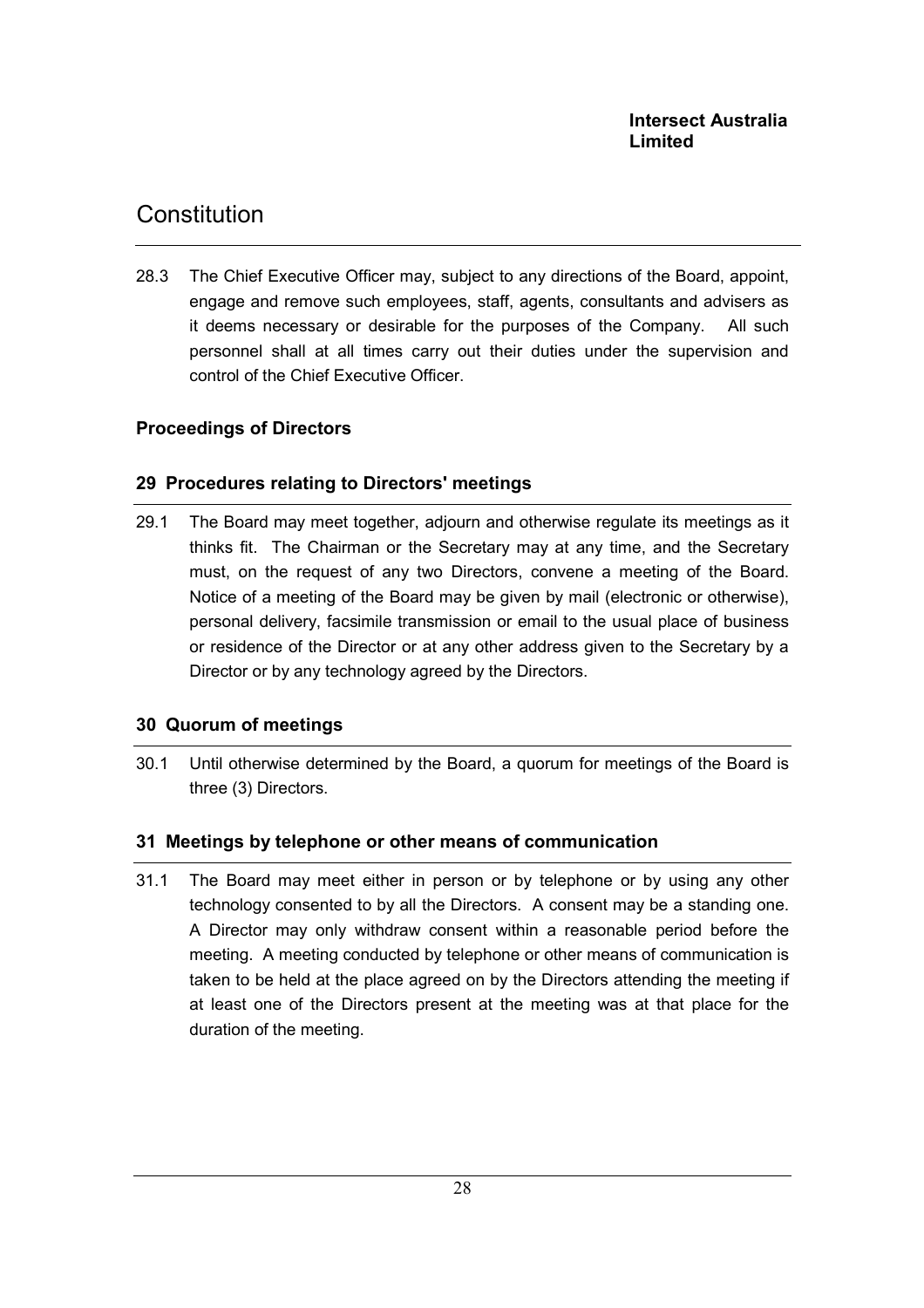## 32 Votes at meetings

- 32.1 Questions arising at any meeting of the Board are decided by a majority of votes. In the case of an equality of votes, the Chairman shall have a second or casting vote.
- 32.2 Notwithstanding the provisions of 32.1, the Board shall formulate policies in relation to matters where unanimous approval is required. The following list is for the guidance of the Board in its deliberation on this matter only, but such matters may include matters of the following type:
	- (a) expenditure of monies exceeding a specified amount;
	- (b) entering into contracts exceeding a specified value;
	- (c) the merger, sale, lease, transfer or disposal of the whole or any part of the undertaking or assets of the Company (other than in the ordinary course of business of Company);
	- (d) the dissolution, liquidation or winding up of the Company;
	- (e) any alteration of or amendment to the Constitution;
	- (f) the approval of the terms and conditions as to the amount, interest, repayment and security of borrowings from banks and external financial institutions;
	- (g) substantial change to the nature or scope of the purposes for which the Company is incorporated or commencement of any new business not being ancillary or incidental to the purposes;
	- (h) call for further funding or borrowings from the members to finance the ongoing capital requirements of the Company, whether in the form of advancement of loans by the members or otherwise; and
	- (i) the entering into of any contract or transaction except in the ordinary and proper course of the business of the Company on arm's length terms.

### 33 Chairman

- 33.1 Subject to Rule 23.1.2, the Board must elect one of its numbers as Chairman.
- 33.2 The Chairman is appointed for a 3 year term and is eligible for reappointment.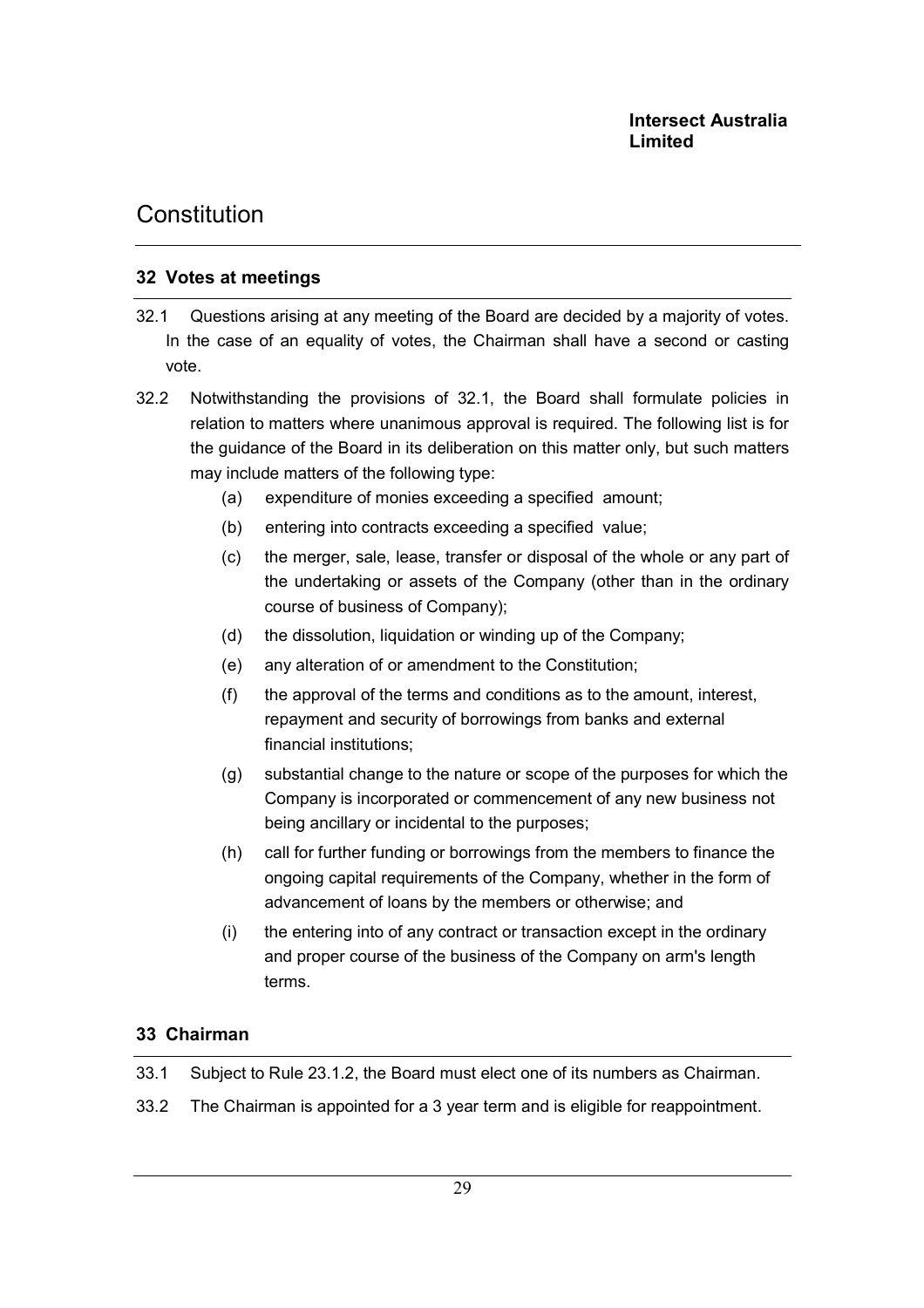33.3 If the Chairman is not present at the time specified for holding any meeting, the Directors present may choose one of their number to be Chairman of the meeting.

## 34 Powers of meetings

34.1 A meeting of the Board at which a quorum is present is competent to exercise any of the authorities, powers and discretions for the time being vested in or exercisable by the Board.

## 35 Committees

- 35.1 The Board may delegate any of its powers to Committees consisting of a Director or Directors or any other person or persons as the Board thinks fit. Any Committee formed or person or persons appointed to the Committee must, in the exercise of the powers delegated, conform to any regulations that may from time to time be imposed by the Board.
- 35.2 The meetings and proceedings of any Committee are to be governed by the provisions of this Constitution for regulating the meetings and proceedings of the Board so far as they are applicable and are not superseded by any regulations made by the Board under Rule 35.1.
- 35.3 No power delegated to any Committee under this Rule may be sub-delegated unless authorised by the terms of the delegation.

### 36 Validity of acts

- 36.1 All actions at any meeting of the Board or by a Committee or by any person acting as a Director are, notwithstanding that it is afterwards discovered that there was some defect in the appointment of any of the Directors or the Committee or the person acting as a Director or that any of them were disqualified, as valid as if every person had been duly appointed and was qualified and continued to be a Director or a member of the Committee.
- 36.2 If the number of Directors is reduced below the number fixed under this Constitution the continuing Directors may act only for the purpose of increasing the number of Directors to the number fixed under this Constitution or of calling a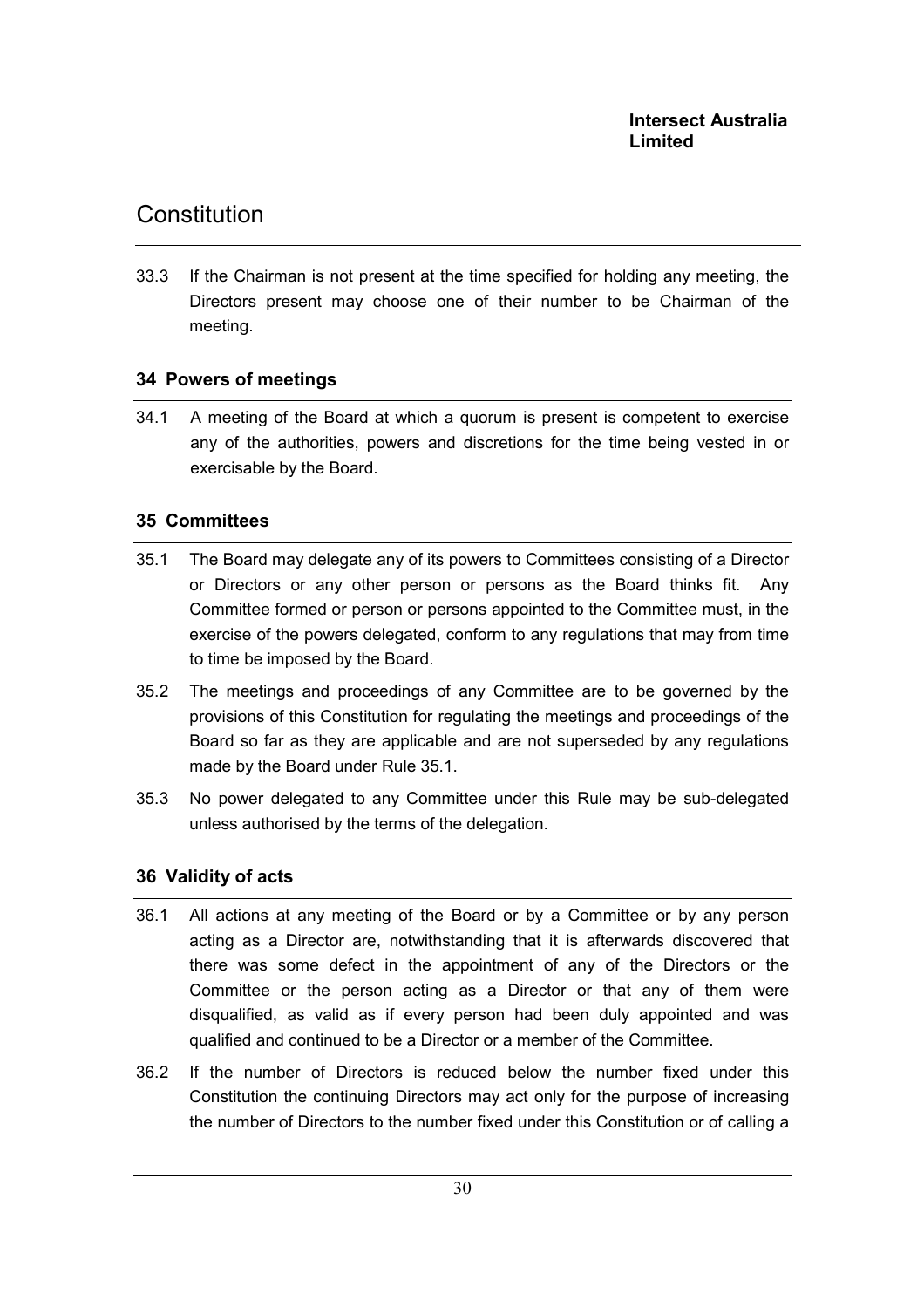general meeting of the Company. In any case the continuing Directors must act to increase the number of Directors as soon as is practicable.

### 37 Material personal interests

- 37.1 A Director is not disqualified by the Director's office from contracting with the Company or any related body corporate of the Company in any capacity by reason of holding of the office of Director.
- 37.2 In relation to a contract or arrangement in which a Director has a material personal interest:
	- 37.2.1 the fact that the Director signed the document evidencing the contract or arrangement will not in any way affect its validity;
	- 37.2.2 a contract or arrangement made by the Company or any related body corporate with a Director may not be avoided merely because the Director is a party to the contract or arrangement or otherwise interested in it; and
	- 37.2.3 the Director will not be liable to account to the Company for any profit derived in respect of the contract or arrangement merely because of the Director's office or the fiduciary relationship it entails.
	- 37.2.4 Subject to paragraph 37.2.5, a Director who has a material personal interest in a matter that relates to the affairs of the Company must give the other Directors notice of his or her interest.
	- 37.2.5 A Director with a material personal interest in a matter that relates to the affairs of the Company is not required to give notice if any of the following conditions are met:
		- (a) the Director has already given notice of the nature and extent of the interest and its relation to the affairs of the Company;
		- (b) if a person who was not a Director at the time the notice was given is appointed as a Director, the notice is given to that person; and
		- (c) the nature or extent of the interest has not materially increased above that disclosed in the notice; or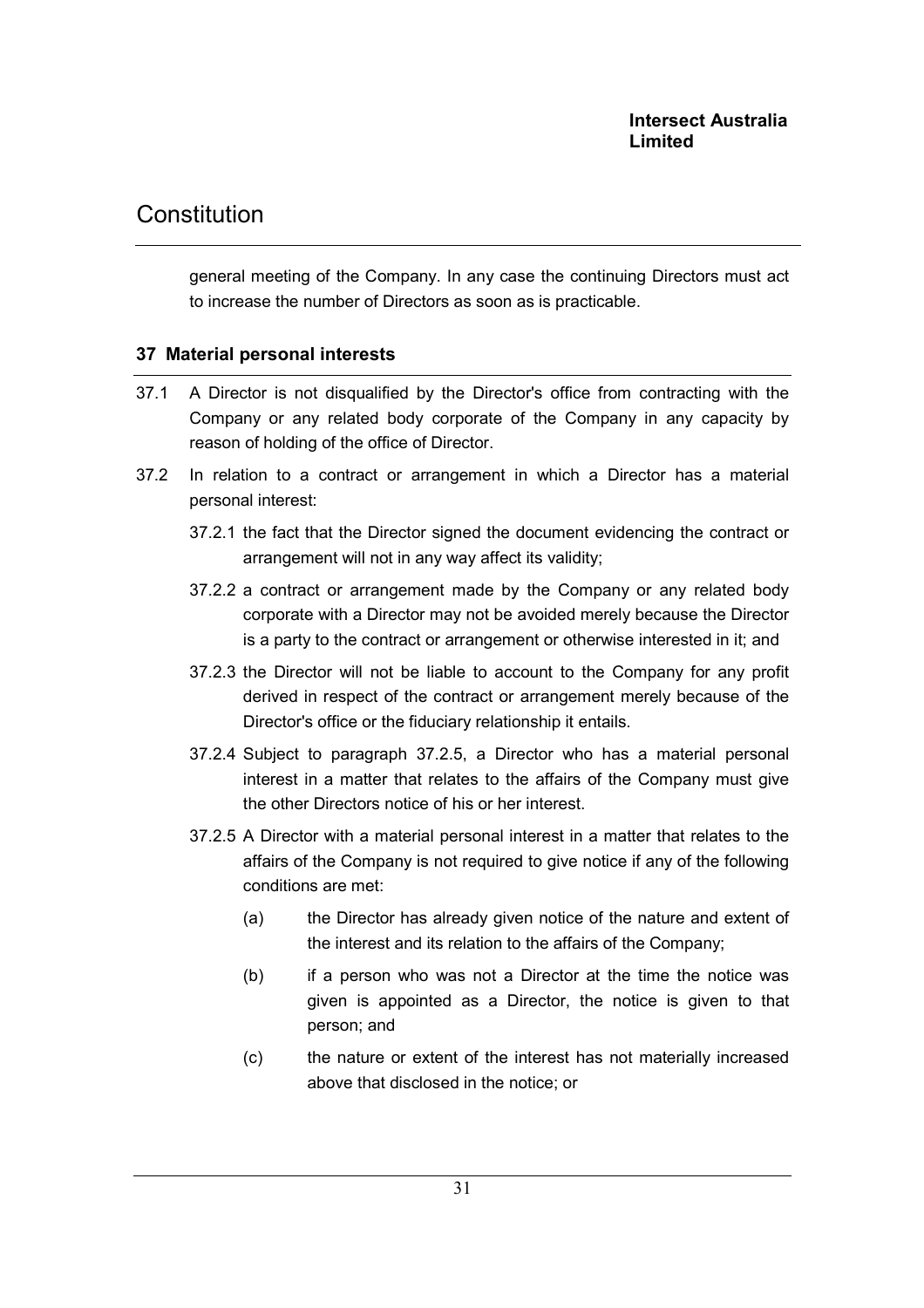- (d) if the Director has given a standing notice of the nature and extent of the interest in accordance with the Law and that standing notice is still effective in relation to the interest; or
- (e) as otherwise permitted under the Law.
- 37.2.6 Notices of material personal interest given by Directors must:
	- (a) give details of the nature and extent of the Director's interest and the relation of the interest to the affairs of the Company;
	- (b) be given at a Directors' meeting as soon as practicable after the Director becomes aware of their interest in the matter; and
	- (c) be recorded in the minutes of the Directors' meeting at which the notice is given.
- 37.2.7 A Director who has a material personal interest in a matter that is being considered at a Directors' meeting must not be present while the matter is being considered at the meeting or vote on the matter, except in the following circumstances:
	- (A) if the material personal interest is a matter that is not required to be disclosed under this Clause or under the Law; or
	- (B) if the Directors who do not have a material personal interest in the matter have passed a resolution that:
		- (a) identifies the Director, the nature and the extent of the Director's interest in the matter and its relation to the affairs of the Company; and
		- (b) states that those Directors are satisfied that the interest should not disqualify the Director from voting or being present; or
		- (c) as otherwise permitted under the Law.
	- 37.1.2 Nothing in this Clause affects the duty of a Director:
		- (a) who holds any office or possesses any property whereby, directly or indirectly, duties or interests might be created in conflict with the Directors' duties or interests as a Director,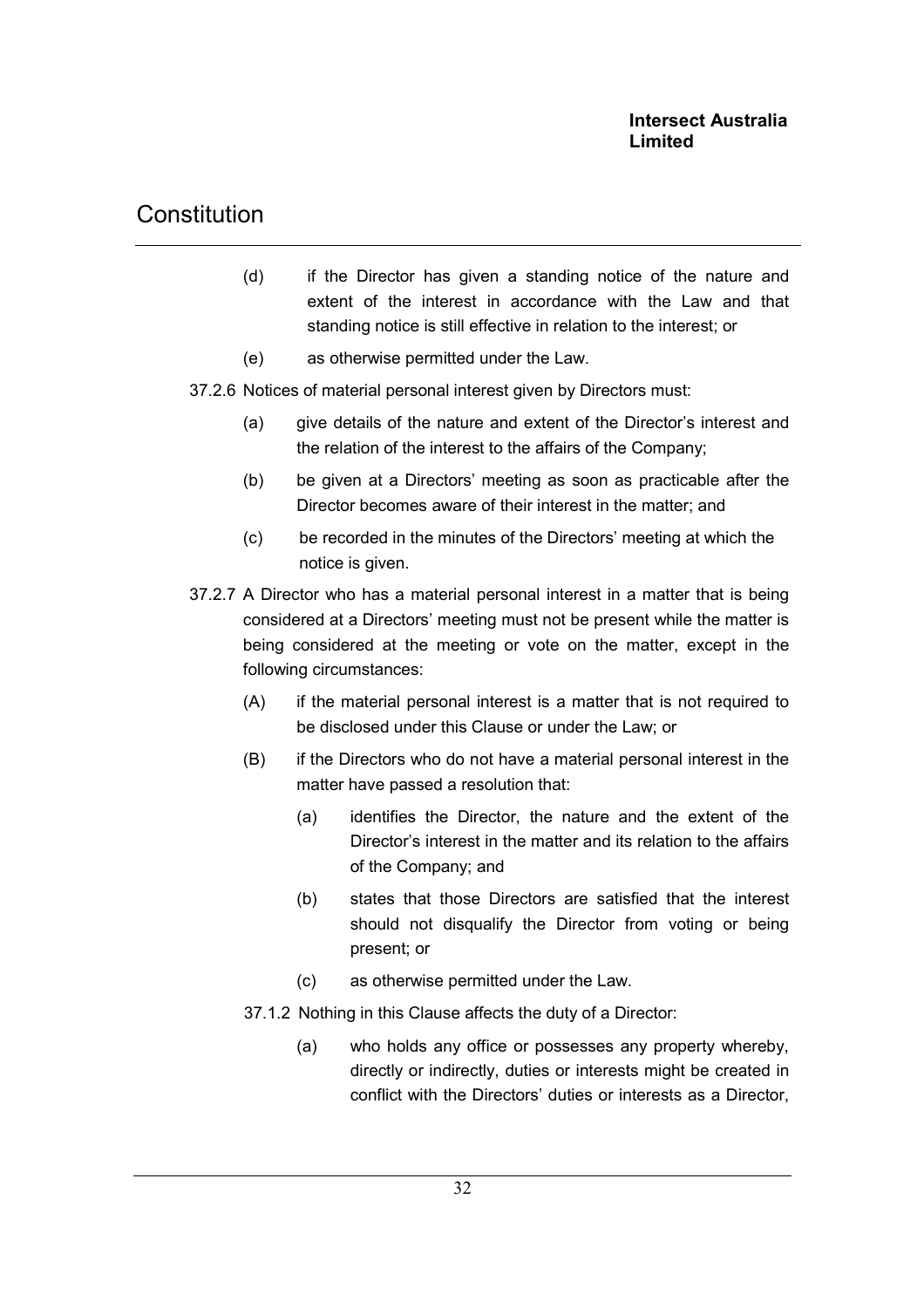to declare at a meeting of Directors, the fact and the nature, character and extent of the conflict; or

(b) to comply with the Law.

### 38 Resolution in writing

38.1 A resolution in writing signed by all the Directors entitled to vote on the resolution (not being less than the number required for a quorum at a meeting of the Board) is a valid resolution of the Board. The resolution may consist of several documents in the same form, each signed by one or more of the Directors. For the purposes of this Rule the references to **Directors** include any alternate Director for the time being present in Australia who is appointed by a Director not for the time being present in Australia but do not include any other alternate Director. A facsimile transmission or other document produced by mechanical or electronic means under the name of a Director with the Director's authority is considered to be a document in writing signed by the Director.

### Powers of the Board

### 39 General powers of the Board

- 39.1 The management and control of the business and affairs of the Company are vested in the Board, which (in addition to the powers and authorities conferred on it by this Constitution) may exercise all powers and do all things as are within the power of the Company and are not by this Constitution or by law required to be exercised or done by the Company in general meeting.
- 39.2 The Board shall from time to time determine at what times and places the accounts or books of the Company or any of them shall be open to the inspection of members not being Board members or officers of the Company.
- 39.3. The Board shall from time to time in accordance with the Corporations Law cause to be prepared and to be laid before the Company in general meeting such statement of income and expenditure, accounts, balance sheets, group accounts (if any) and reports to therein.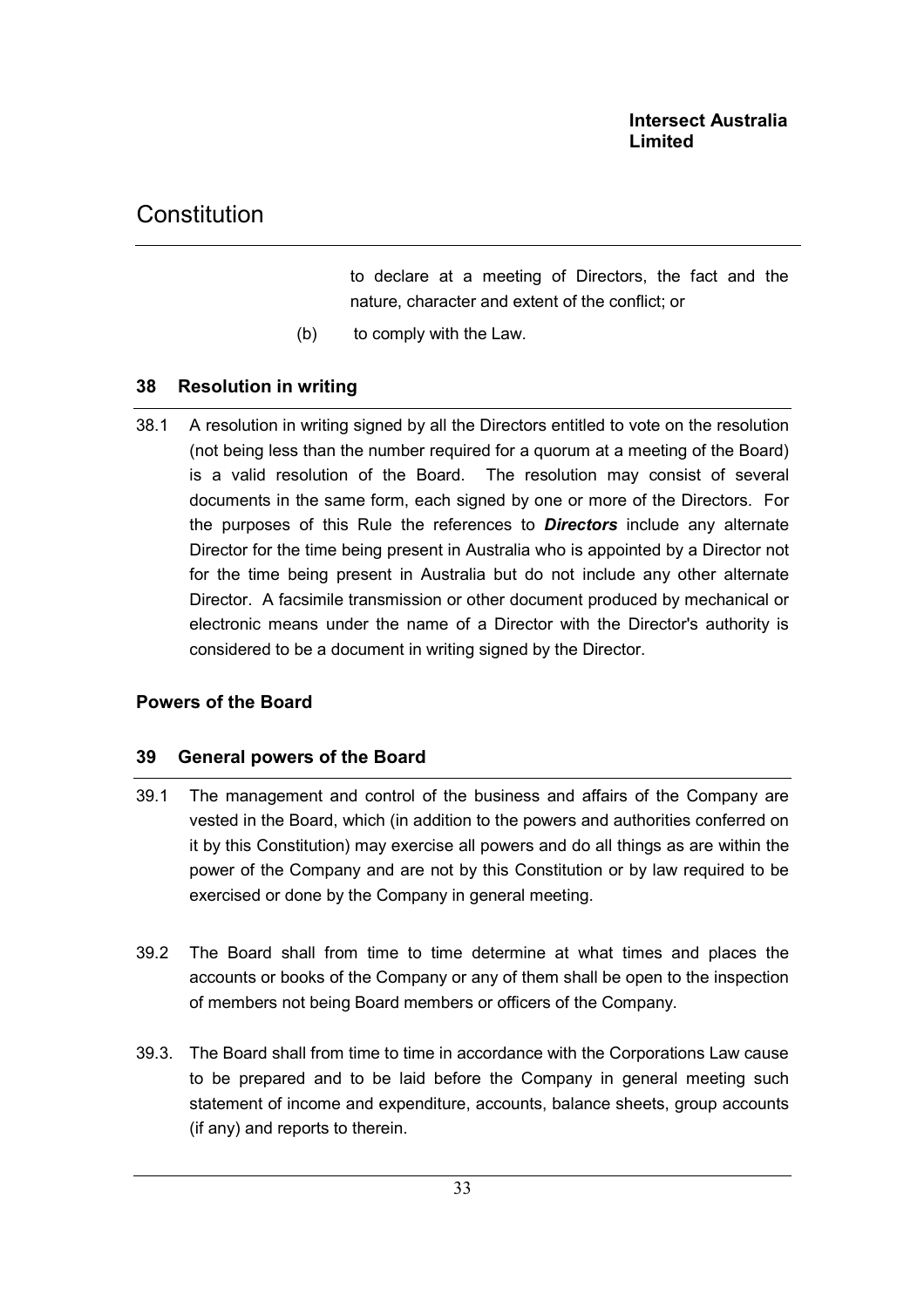### 40 Power to borrow, guarantee and give security

- 40.1 Without limiting the generality of Rule 39, but subject to Rule 40.2, the Board may from time to time, on behalf of the Company, borrow such amounts as it considers necessary for the purposes of the Company at such rate of interest and upon such terms as it considers proper and may execute mortgages, loan agreements or other securities in respect of such moneys and charge any property of the Company and may execute, create and issue such mortgages, loan agreements or securities as it considers appropriate.
- 40.2 The Board may not exercise any of the borrowing rights referred to in Rule 40.1, unless it has first received the unanimous approval of all of the Founding Members and Subscribing Members to any proposed course of action.

### 41 Power to appoint patrons, friends and supporters

41.1 The Board may from time to time appoint any person as a patron, friend or supporter (or such description as the Board determines) of the Company on such terms as the Board sees fit and any such category of persons may (but not need be) Members of the Company. The Board may make by-laws that prescribe, vary or cancel the qualifications, rights, privileges and obligations of any category of persons appointed.

### 42 Seal

42.1 The Company may have a common seal and a duplicate common seal. If the Company has a common seal, the seal may be used only as determined by the Board.

### **Notices**

### 43 Service of notices

A notice may be given by the Company to any Member personally, by leaving it at the Member's registered address or by sending it by prepaid post or facsimile transmission addressed to the Member's registered address or, in any other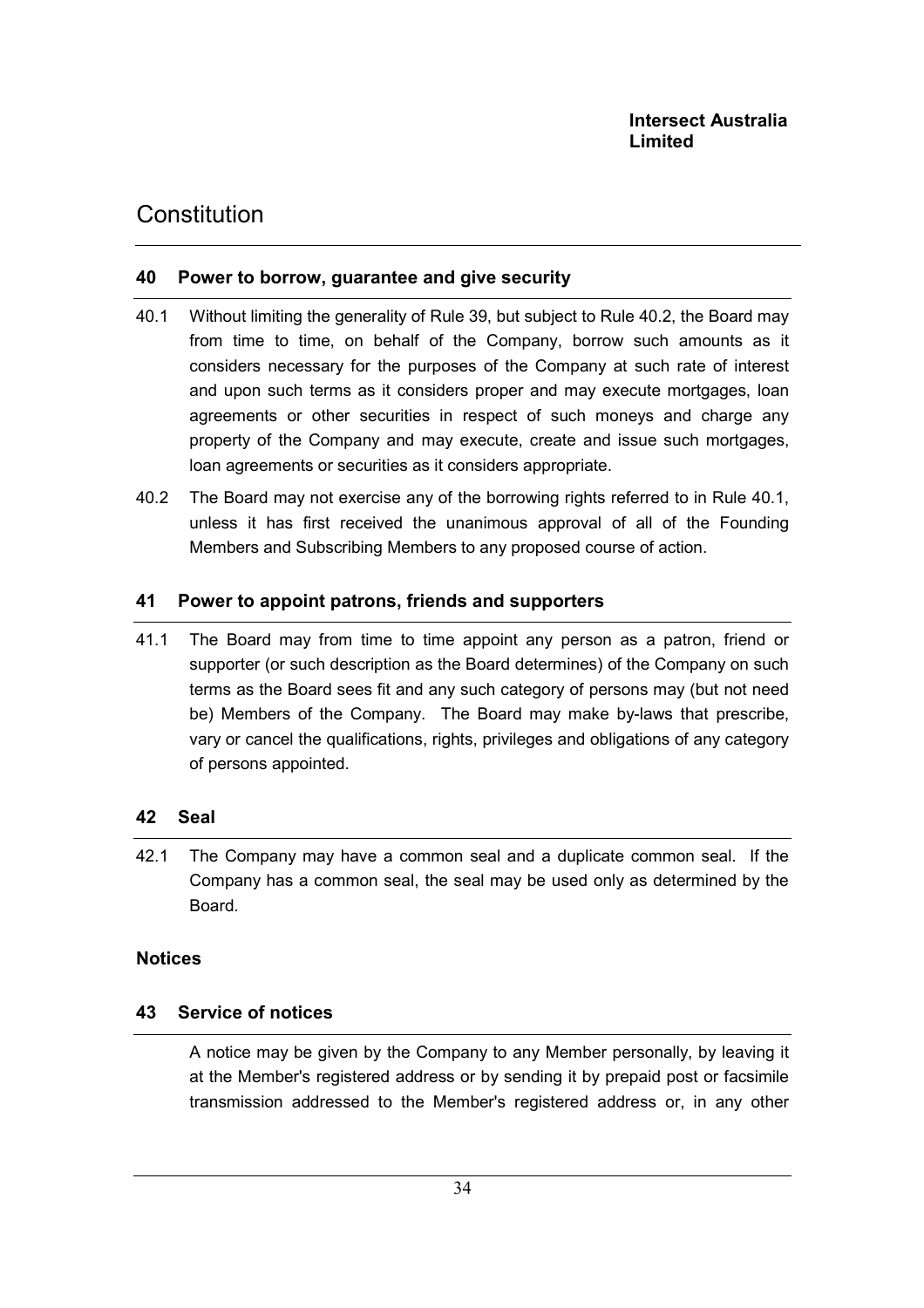## **Constitution**

case, by other electronic means determined by the Board. If the notice is signed, the signature may be original or printed.

### 44 When notice taken to be served

Any notice sent by post is taken to have been served at the expiration of two business days after the envelope containing the notice is posted and, in proving service, it is sufficient to prove that the envelope containing the notice was properly addressed and posted. Any notice served on a Member personally or left at the Member's registered address is taken to have been served when delivered. Any notice served on a Member by facsimile transmission is taken to have been served on receipt by the sender of a transmission control report from the despatching machine showing the relevant number of pages and the correct destination fax machine number or name of recipient and indicating that the transmission has been made without error.

### 45 Member not known at registered address

Where a Member does not have a registered address or where the Company has a reason in good faith to believe that a Member is not known at the Member's registered address, all future notices are taken to be given to the Member if the notice is exhibited in the Office for a period of 48 hours (and is taken to be duly served at the commencement of that period) unless and until the Member informs the Company of a registered place of address.

### 46 Calculation of period of notice

Where a given number of days' notice or notice extending over any other period is required to be given the day of service is not to be counted in the number of days or other period.

## Liability of Members

### 47 Limited Liability

The liability of the Members of the Company is limited.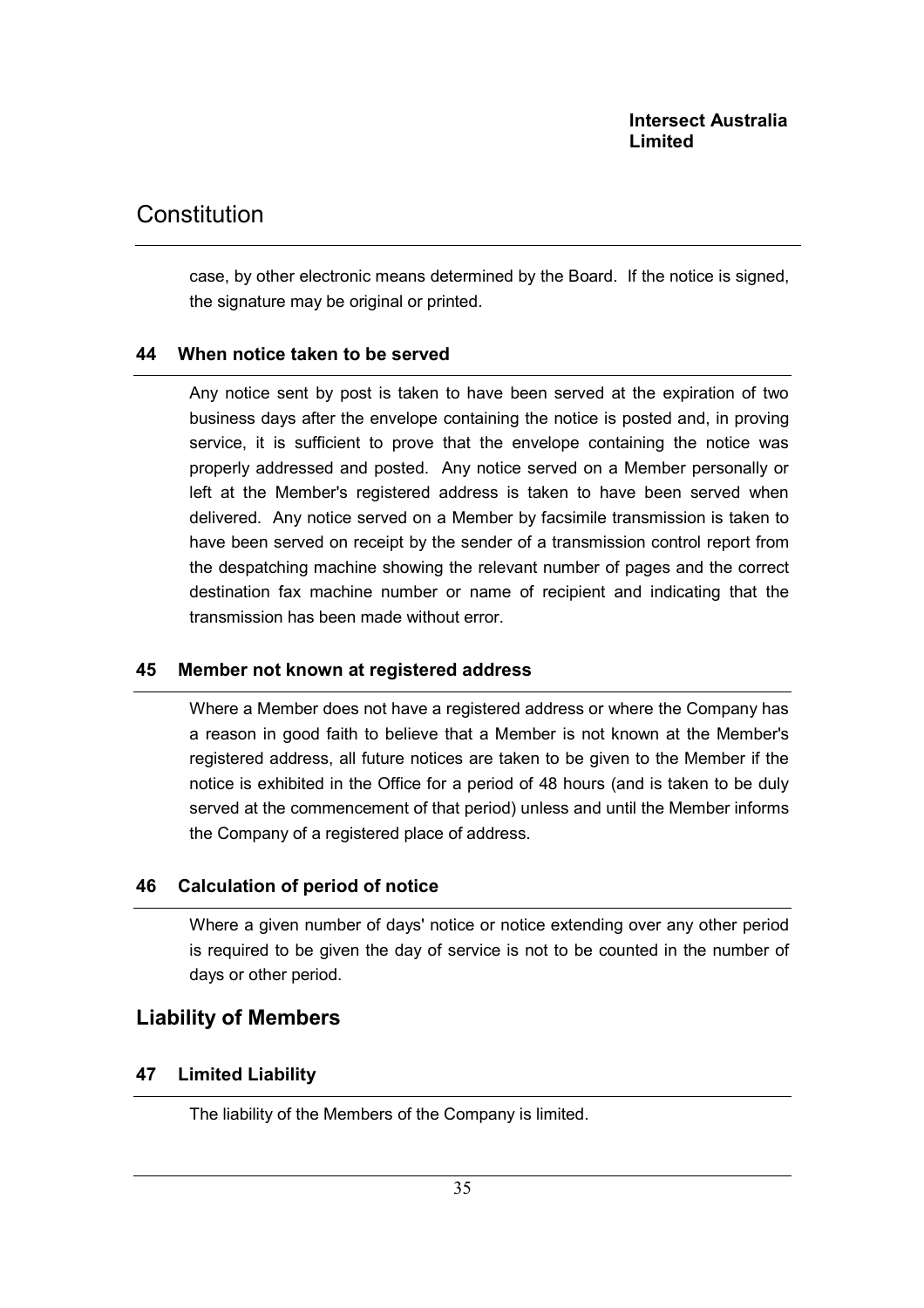### 48 Members' liability on winding up

In the event that the Company is wound up, each member with existing membership rights, or those whose membership and attendant rights ceased within one year of that winding up, undertakes to contribute to the assets of the Company an amount that shall not exceed \$20.00, the payment of which is in respect of:

- (a) the debts and liabilities of the Company (contracted before the cessation of the relevant Member's membership); and
- (b) the costs, charges and expenses in winding up; and
- (c) any adjustment of the rights of the contributories amongst themselves.

## Winding up

### 49 Winding Up

- 49.1 If upon the winding up or dissolution of the Company there remains, after satisfaction of all its debts and liabilities, any property whatsoever the property must not be paid to or distributed amongst the Members but must be given or transferred to some other organisation or organisations:
	- 49.1.1 having purposes similar to the purposes of the Company set out in Rule 2;
	- 49.1.2 which by its constitution is required to apply its profits (if any) or other income in promoting its purposes and is prohibited from paying any dividend to its members;

such organisation or organisations to be determined by the Founding Members and Subscribing Members at or before the time of dissolution or in default thereof by application to the Supreme Court of New South Wales for determination.

### 50 Amalgamation

Where it furthers the purposes of the Company to amalgamate with any one or more other organisations having similar purposes to the purposes of the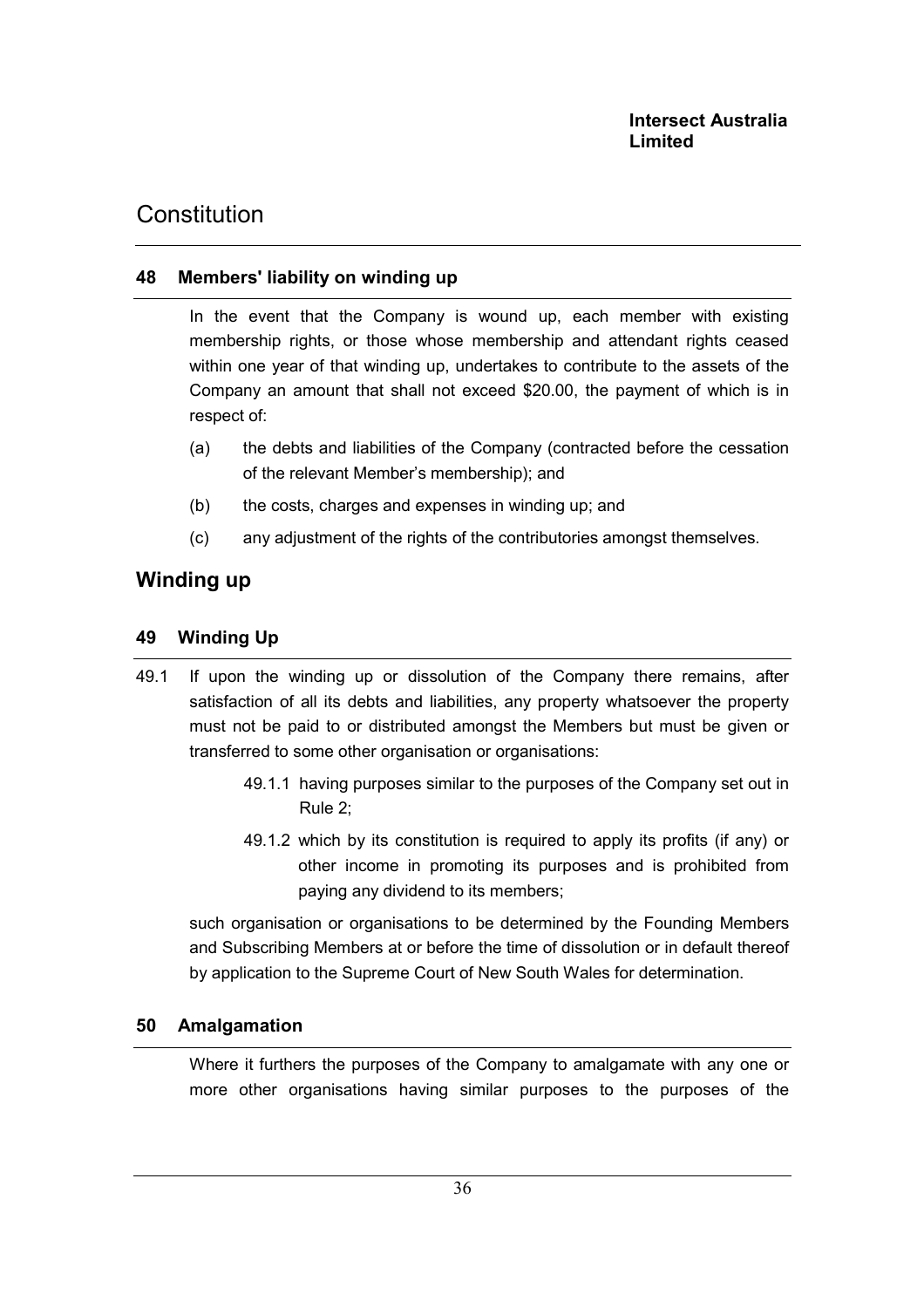## Constitution

Company, the other organisation or organisations must have rules prohibiting the distribution of its or their assets and income to members.

### Indemnity

#### 51 Indemnity of officers, insurance and access

- 51.1 The Company is to indemnify each officer of the Company out of the assets of the Company to the relevant extent against any liability incurred by the officer in or arising out of the conduct of the business of the Company or in or arising out of the discharge of the duties of the officer.
- 51.2 Where the Board considers it appropriate, the Company may execute a documentary indemnity in any form in favour of any officer of the Company.
- 51.3 The Company shall:
	- 51.3.1 make payments by way of premium in respect of any contract effecting insurance on behalf or in respect of an officer of the Company against any liability incurred by the officer in or arising out of the conduct of the business of the Company or in or arising out of the discharge of the duties of the officer; and
	- 51.3.2 bind itself in any contract or deed with any officer of the Company to make the payments.
- 51.4 Where the Board considers it appropriate, the Company may:
	- 51.4.1 give a former Director access to certain papers, including documents provided or available to the Board and other papers referred to in those documents; and
	- 51.4.2 bind itself in any contract with a Director or former Director to give the access.
- 51.5 In this Rule:
	- 51.5.1 *officer* means:
		- 51.5.1.1 a Director, Secretary, executive officer or employee; or
		- 51.5.1.2 a person appointed as a trustee by, or acting as a trustee at the request of the Company,